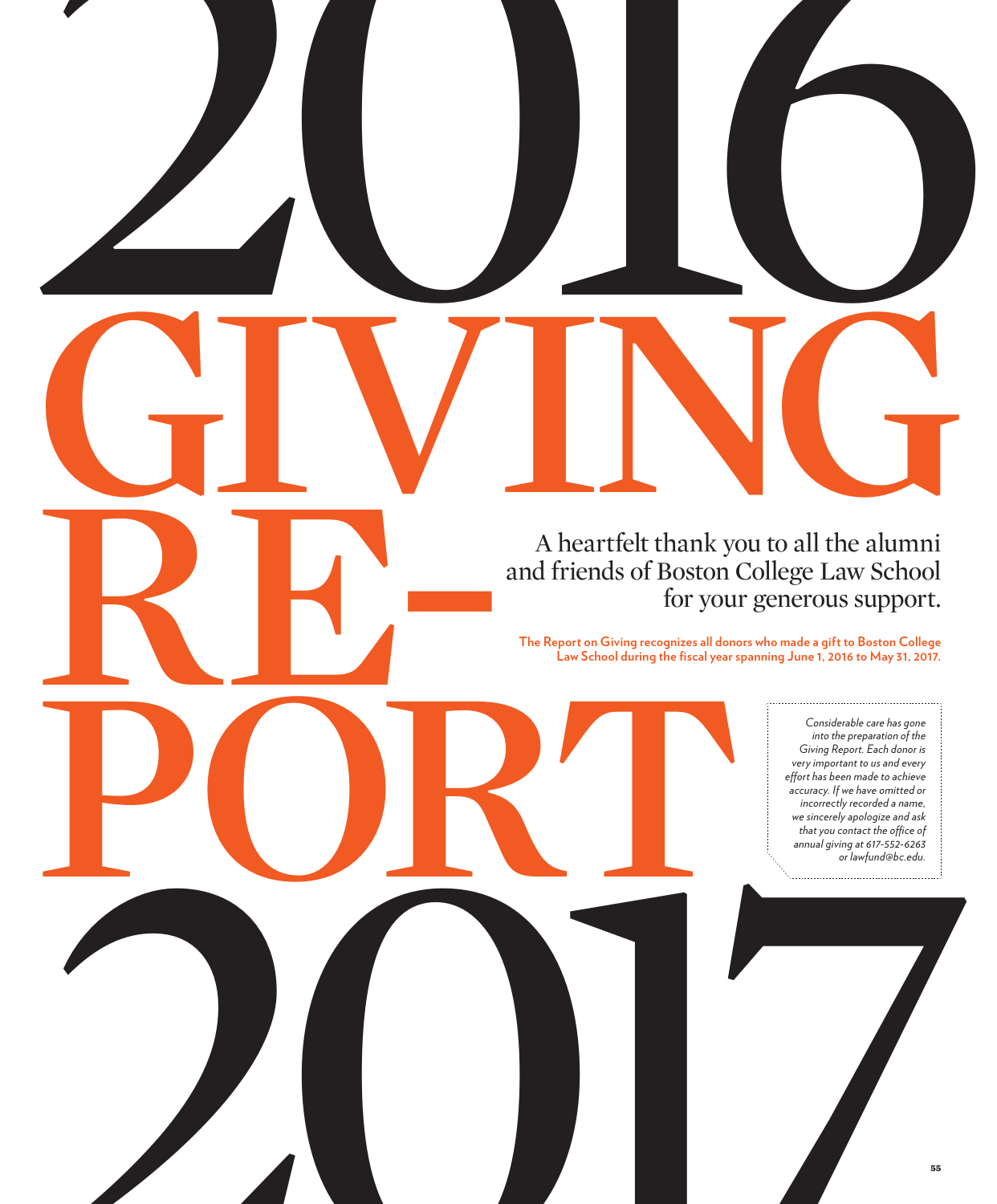## DEAN'S COUNCIL GIVIN SOCIETIES

**The Dean's Council recognizes the generosity of the many alumni, parents, and friends of Boston College Law School who make leadership gifts.** 

#### **ST. THOMAS MORE SOCIETY** \$100,000+

Alumni and Friends Paul T. and Kimberly L. Dacier Marianne D. Short '76 and Raymond L. Skowyra Jr. Jody Pullen Williams '83

> **SLIZEWSKI SOCIETY** \$25,000+

**SULLIVAN SOCIETY** \$10,000+

Corporations and Foundations Anonymous Anonymous

### Alumni and Friends

Anonymous Kathryn Jean Barton '87 Roger M. '62 and Barbara Bougie James A. '68 and Lois Champy F. Bruce Cohen '97 David A. T. Donohue '71 Michael K. '84 and Elizabeth Clancy Fee P'15

John D. Cooney P'16 Robert K. Decelles '72 and Mary L. Dupont Thomas P. Jalkut '76 William M. Kargman '67 P'11

**HUBER SOCIETY** \$50,000+

Alumni and Friends

Charles J. '59 and Barbara Vazza Gulino Edward T. Hanley '86 Ruth-Arlene W. '74 and Theodore H. Howe Joan Lukey '74 and Philip D. Stevenson Michael E. '67 and Margaret Supple Mone P'96 David C. Weinstein '75

James M. '73 and Lisa K. Micali

Joanne M. Spillane Jr. P'12

Jo Ellen '79 and Enrique Ojeda Michael J. Richman '85 Jeffrey S. '77 and Evelyn L. Sabin Richard A. and

Robert D. Keefe '72 Brian J. Knez '84

Paul E. Sullivan '69

#### Foundations John D. & Barbara C. Cooney

Corporations and

Family Foundation Scana Corporation

#### Corporations and Foundations

Ayco Charitable Foundation Goldman Sachs Gives Haldeman Family Foundation K. P. M. G. Foundation

#### Alumni and Friends

Anonymous '11 Susan Linehan Beaumont '86 and Thomas J. Beaumont John F. Boc '74 and Terri Allen P'07 Jonathan Bryan Brooks '99 and Emilie Hyams Allan R. Campbell '71 Barbara A. Campbell P'05 Richard P. Campbell '74 P'05 James L. Dahlberg '81 and Deirdre E. Donahue '81 Eugene and Brenda Delsener P'17 Leonard F. '77 and Geraldine Healy DeLuca Christopher David '88 and Molly Dyke Dillon Clover M. Drinkwater '81 Jeffrey M. Drubner '90

Deb Goldberg '83 and Michael Winter William F. Griffin '14 John D. '74 and Barbara F. Hanify P'17 Christopher P. '86 and Christine Melville Harvey John E. '91 and Mary-Beth Henry Margaret J. Hurley '91 Ellen S. '75 and Jeffrey G. Huvelle Anne P. Jones '61 Stephen Wells Kidder '78 and Judith Ann Malone '78 George M. Kunath '73 and Kathleen E. Shannon '75 Louis P. A. Lehot '00 James H. Lerner '80 and Patricia Kennedy Rocha '82 P'14 David Leslie '74 P'07 James E. McDermott '80 and

Sharon A. Bazarian Matthew L. McGinnis '91 John J. McHale '75 Kathleen M. McKenna '78 Harry '81 and Lynn Rittmaster O'Mealia Rita-Anne O'Neill '04 Martin J. '90 and Kathleen O. '90 Pasqualini Jeanne M. Picerne '92 R. Robert Popeo '61 P'94'98 Philip Privitera '95 Michael J. '77 and Christine Marie Puzo Deirdre O'Connor Quinn '90 Danielle Salvucci '96 and Brian Black Fred Salvucci P'96'03 Neal and Debbie Shalom P'17 John A. '81 and Patrice Tarantino P'12

Joseph M. '87 and Laura L. Vanek John F. '94 and Elaine Shimkin '94 Ventola Deedra Smith Walkey '91

#### Corporations and Foundations

Blue Cross of Massachusetts Cadaro Realty LLC Donohue and Associates LLC Ernst & Young LLP ExxonMobil Corporation Fred Salvucci Corporation Goldberg Family Foundation Goulston & Storrs Holland & Knight LLP Peach Pit Foundation Privitera Family Charitable Foundation WilmerHale LLP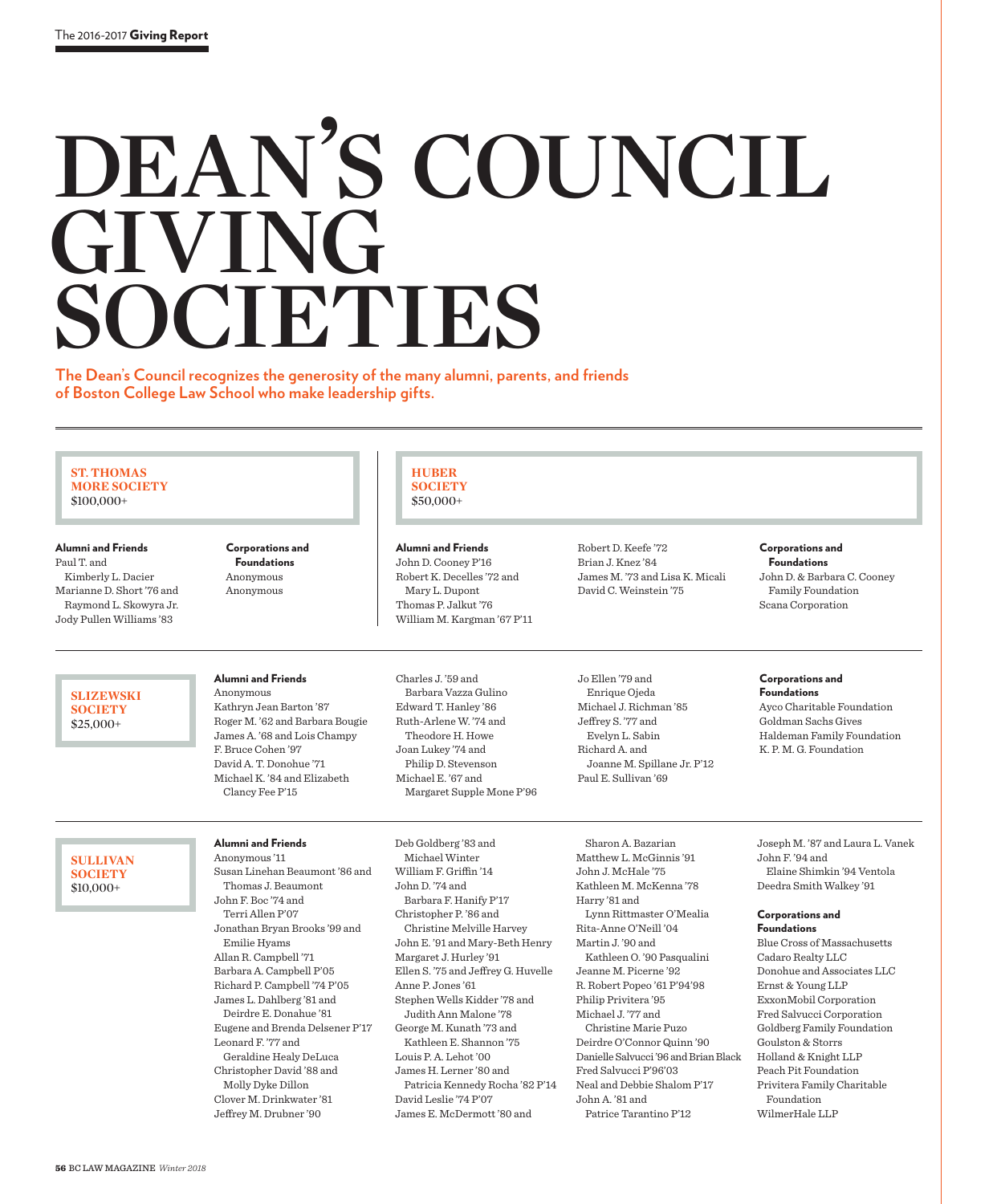#### **HOUGHTELING SOCIETY** \$5,000+

**DOOLEY SOCIETY** \$2,500+

\$2,000+ FOR GRADUATES 5-9 YEARS OUT \$1,500+ FOR GRADUATES 1-4 YEARS OUT

#### Alumni and Friends

Hugh J. Ault and Martina David-Ault Robert M. '71 and Christina Bloom Andrew Peter '96 and Jennifer M. '96 Borggaard Paul A. Bronzo Kevin Martin Brown '87 and Cathleen M. Ryan Philip H. R. Cahill '48 Kevin Michael Carome '82 Ralph and Nancy Casazzone P'09 Douglas Warren Clapp '92 Katherine Litman Cohen '76 Karen G. Del Ponte '83 Suzanne Vitagliano Del Vecchio '67 Anthony Michael Devito '78 Edmund '78 and Colleen Whitty DiSanto James P. Dowden '00 Joseph W. '72 and Jane D. Gannon Stephen V. Gimigliano '83 Adam W. Gurwitz '92

#### Alumni and Friends

Juan Manuel Acosta '86 Kelly D. Babson '06 Adam M. Baker '08 David L. Batty '91 Mark Thomas Benedict '93 Brian A. Berube '88 Kyle '94 and Bridget M. '94 Bettigole Michael John '82 and Ann M. Bevilacqua Eric and Joyce Bloom P'19 Stephen J. Brake '83 and Pamela Downing '83 John F. '74 and Carole Bronzo P'10 Thomas R. Burton III '96 and Leslie Everingham Burton Krista D'Aloia Busnach '91 Kevin B. '67 and Nancy Mahoney Callanan P'95 Esther Chang '07 John Gilmore Childers '81 David Anthony Cifrino '89 Gregory Francis Corbett '99 and Elizabeth Grace Moulds '99 Xiomara Corral '87 Michael F. Coyne '83 Kevin J. Curtin '88 and Susan M. Jeghelian '86 Elizabeth A. Deakin '75 Peter A. Del Vecchio '81 Jaffe D. Dickerson '75 Joseph W. Downs III '74 Wilbur P. Edwards Jr. '84 and Evelynne L. Swagerty '84 David W. Ellis '81 Austin R. '09 and Arianna '09 Evers

Michael Alan '78 and Nancy Hacker P'13 Linda J. Hoard '81 Janet Lynn Hoffman '82 Michael D. Jones '76 and Vicki L. Hawkins-Jones '76 P'16 Jane Lisman Katz '72 Andrew J. '91 and Gina Maria Kelly Stephen Allan Kremer '95 George B. Leahey '66 Ray Madoff and David A. Nicholas Christopher C. '75 and Laura Lee Mansfield Walter K. McDonough '87 Daniel J. Meehan '72 Robert C. Mendelson '80 Dennis M. Meyers '73 Mark C. '85 and Nancy E. J. Michalowski M.J. Moltenbrey '84 George J. '79 and Catherine Oliver '79 Murphy P'09'14

Susan Hanmer Farina '94 Robert S. '76 and Mary Ellen Farrington Scott A. '85 and Joanne L. Faust P'19 Edward F. '82 and Jane Hauber Fay P'18 Richard A. Feinstein '77 David P. Fialkow '85 Faye A. Florence '84 David Thomas '70 and Patricia Marshall Gay Allan M. Green '91 Stephen L. Green '62 Mark E. '83 and Helene W. '83 Haddad Dean M. Hashimoto and Victoria Turbini Sean '97 and Nancy Patricia '98 Hill Ingrid and Michael Hillinger Edward T. '81 and Tanya Oldenhoff Hinchey P'15 Christopher M. Iaquinto '12 Adolfo E. Jimenez '90 Barbara Kinder P'14 Michael Frederick Klein '86 Lisabeth Ryan Kundert '86 Dennis R. '77 and Mary H. La Fiura James D. Laur '86 Edward R. '71 and Patricia M. Leahy Steven Lenkowsky '76 Edward A. '67 and Anna M. Lenz Grant Allan Levy '88 John P. Lydon '16

Raymond F. '61 and Pamelee Murphy George W. '81 and Holly L. Mykulak P'17 Mark V. Nuccio '83 R. Daniel O'Connor '96 F. Thomas O'Halloran '80 Denise Marie Parent '89 and James E. Paquette Jr. Debra Frances Pell '82 Kevin P. '75 and Ann M. Phillips Kenneth S. '75 and Jane M. Prince Francis D. Privitera '56 P'95'95 Robert L. Raskopf '76 David Mitchell Rievman '87 Alan I. Saltman '73 Herbert J. '64 and Diane Schneider Jon D. '68 and Nancy Schneider Ramona Gail See '85 Lawrence R. Sidman '73

Kevin J. '77 and

Sunny P. Lynch John F. Malitzis '92 Patricia A. Markus '92 Richard J. '84 and Rosemary '84 McCready Hugh G. McCrory '86 and Anne O'Connor '89 William A. McGee '14 Terence A. McGinnis '75 David A. McKay '85 and Marjory D. Robertson '82 Robert F. McLaughlin '71 Judy McMorrow and Richard M. Reilly Laura Sheppe Miller '91 Peter John '95 and Jennifer L. '96 Millones Joseph Justin Mueller '00 John D. '95 and Margaret A. Norberg Donal J. '83 and Jean Roney Orr Anne E. Palmer '06 Anthony J. and Cheryl A. Paolino Jr. C. Stephen '75 and Kathleen King '75 Parker Sunjlee D. Pegram '83 John R. and Kathleen M. Potapchuk P'17 John B. '71 and Maryann Hanson Pound Mark Thomas '88 and Diane Bunt '90 Power Anne Rickard '89 and Todd Jackowitz Stephen D. Riden '99 and Siri E. Nilsson '11 Sander A. '76 and Lauren Stiller '79 Rikleen

Lawrence O. '72 and Anne Spaulding Adelbert L. Spitzer '81 and Diane Young-Spitzer '81 Robert J. '92 and Patricia M. Weber Ron and Maria Weissman P'19 Christopher Weld '81 Thomas A. Zaccaro '84 and Joanne Caruso '85 P'16

#### Corporations and Foundations

Anonymous Charitable Flex Fund CVR Associates Inc. The Eleanor F. Langan Foundation of 1997 Jane & Robert Katz Foundation Mintz, Levin, Cohn, Ferris, Glovsky & Popeo PC Morgan Stanley Global Impact Funding Trust Inc. Rhode Island Foundation Walt Disney Company Foundation

Jon Randall Roellke '87 Mathew Stuart Rosengart '87 Vincent D. Rougeau and Robin L. Kornegay-Rougeau Colm P. Ryan '08 and Leslie M. Schmidt '08 Mary K. Ryan '77 Kimberly L. Sachse '89 Carla A. Salvucci '03 Brenda Ruel Sharton '90 Nerre Shuriah '94 Eric L. Stern '81 William C. '68 and Michele Doyle Sullivan William John '91 and Stephanie Dadaian '91 Thompson Neal C. Tully '73 Carol Vasconcellos '09 P'17 Marcia McCabe Wilbur '71 P'02 Steven H. Wright '81

#### Corporations and Foundations

Bank of America Bank of America Charitable Gift Fund Coca Cola Enterprises Inc. Goldman, Sachs & Co. Hemenway & Barnes LLP Locke Lord LLP McGrath & Kane Merck & Company Inc. MetLife Foundation Pfizer Inc. PricewaterhouseCoopers LLP Proskauer Rose LLP Renaissance Charitable Foundation Inc. United Way of Rhode Island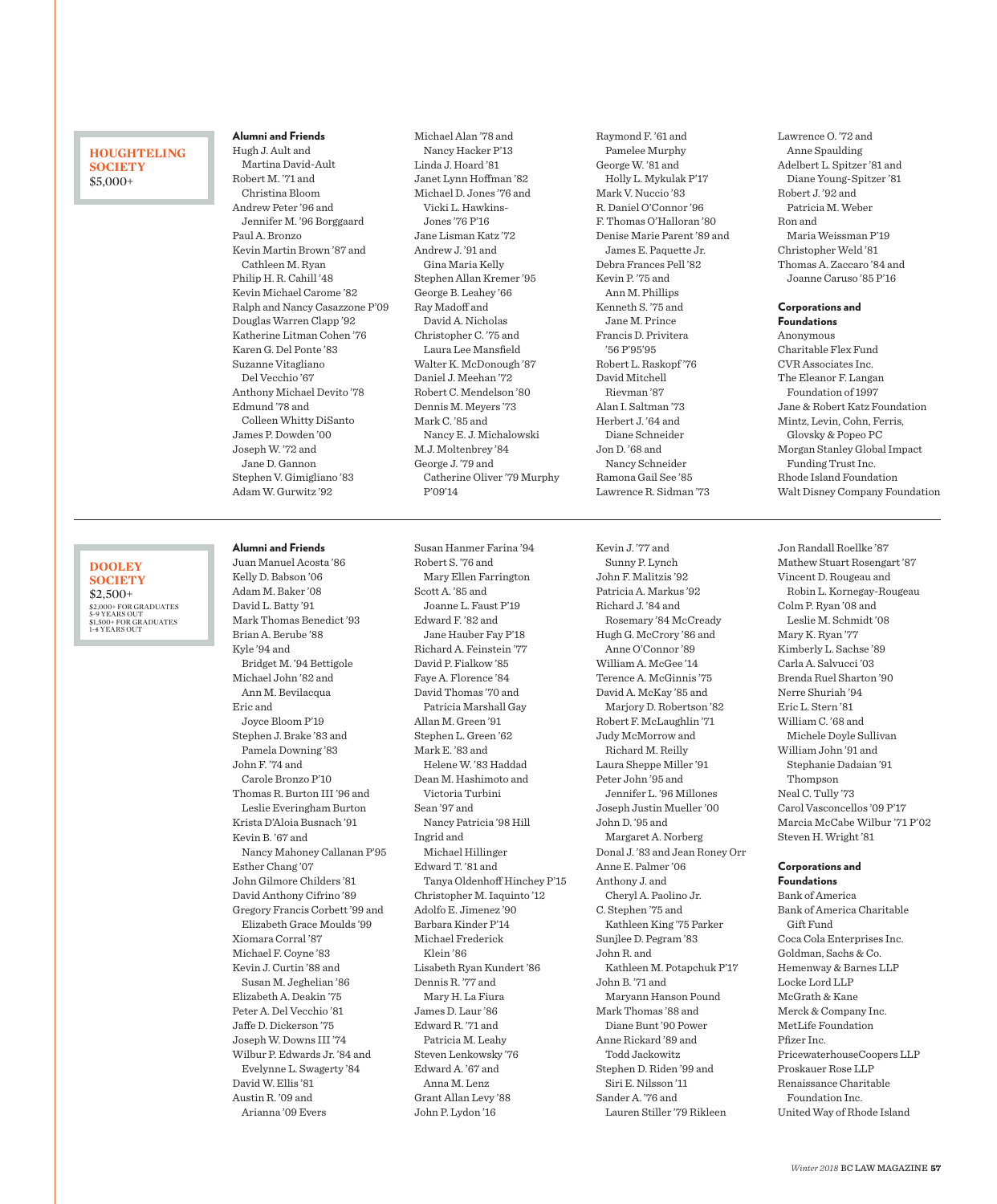## the annual giving report

**The Law School's Annual Giving Report recognizes the generosity of the alumni, students, and friends who contribute to the school.**

#### ALUMNI

#### 1948

#### Philip H. R. Cahill †•••

#### 1949

Robert D. O'Leary•

#### 1950

Ralph S. Inouye•

#### 1951

Paul B. Kennedy•

#### 1952

John P. Curley Jr.† William J. Dooley<br>James C. Farrington<br>Norman L. Grant<br>John B. Hogan

#### 1953

Robert C. Campion<br>• Julian J. D'Agostine<br>•• Thomas M. Quinn Jr.<br>• David W. Walsh

#### 1954

Robert T. Abrams<br>• Robert H. Breslin<br>• Theodore S. Samet John P. White•

#### 1956

Wilfred J. Baranick• Lawrence J. Fagan Robert F. Grandfield Francis D. Privitera••

#### 1957

Conrad J. Bletzer Sr.• Philip H. Cahalin• John M. Callan Walter J. E. Carroll Thomas J. Crowley• Anna M. DiGenio John F. Healy•<br>Richard P. Kelleher •<br>John R. Malloy •<br>John J. McCarthy •<br>George H. Parsons •<br>Charles M. Rose •<br>James F. Stapleton •<br>Robert B. Welts •<br>Edward E. Williams •

#### 1958

Martin L. Aronson •<br>William W. Corcoran Walter W. Curcio<br>• Richard D. Fountain<br>• Raymond J. Kenney Jr.<br>•• Douglas J. MacMaster Jr. James F. Queenan Jr. ••<br>Lawrence A. Ruttman ••<br>Frances Clohessy Spillane •

#### 1959

Richard L. Abedon<br>• John Joseph Bilafer<br>• George G. Burke<br>• Richard L. Curley Cornelius S. Donoghue• James T. Grady Charles J. Gulino<br>•• Robert S. Lappin<br>•• Owen B. Lynch<br>•• Melvin Norris<br>•• David B. Slater

#### 1960

Dominic F. Cresto<br>• Marcel Charles Durot • David B. Finnegan<br>• Robert A. Gorfinkle •<br>John F. Keenan<br>• Joseph Lian Jr.<br>• Robert C. McGuire<br>• Elwynn J. Miller<br>•• Philip W. Riley<br>•<br>Bruce N. Sachar Francis J. Shea<br>Allan B. Solomon<br>J. Owen Todd •

#### 1961

Daniel Briansky• Richard P. Delaney• Thomas E. Dupont• Charles D. Ferris• John M. Furlong Anne P. Jones<br>•• James A. King<br>•• Hugo Liepmann<br>• Elliott J. Mahler Raymond F. Murphy • • •<br>R. Robert Popeo • •<br>T. David Raftery Robert J. Robertory<br>• Edward A. Roster<br>• Ernest B. Sheldon<br>• Anthony A. Tafuri<br>• Sarkis Teshoian<br>• Peter Van

#### 1962

Bruce R. Balter •<br>Roger M. Bougie • • •

Robert W. Clifford<br>John J. Connors<br>Stephen L. Green<br>Jay S. Hamelburg<br>Kent S. Hathaway<br>Kent S. Hathaway<br>John R. Kenney<br>Robert J. Martin<br>Donald J. Orkin<br>David B. Perini<br>Donald L. Sharpe<br>Daniel W. Shea<br>Thensen T. Smith<br>John F

#### 1963

Norman Baker• Forrest W. Barnes USNR (Ret.) Peter R. Blum ●<br>Donald Brown ●<br>Michael J. Dorney ●<br>Richard M. Gaberman ●●<br>Richard W. Hanusz ●<br>Herbert H. Hodos Daniel J. Johnedis• Joseph Maney• Joseph H. Pellegrino• Donald P. Quinn• Alvan W. Ramler Lewis Rosenberg ●<br>C. Ronald Rubley ●<br>John J. Sheehy Charles C. Tretter •<br>John R. Walkey •

#### 1964

Charles B. Abbott<br>• Michael F. Bergan<br>• Kevin T. Byrne<br>• Philip J. Callan<br>• Robert J. Donahue William L. Haas Edward M. Hadro Norman I. Jacobs Thomas P. Kennedy ●<br>Charles A. Lane ●<br>T. Kenwood Mullare ●<br>Francis M. O'Boy† Donald Jude O'Meara Arnold W. Proskin ●<br>Joseph J. Reardon ●<br>Herbert J. Schneider ● ●●<br>Stephen W. Silverman James R. Skahan• Albert N. Stieglitz Robert L. Surprenant Mark D. Trottier Jerome M. Tuck•

#### 1965

Howard Jay Alperin •<br>Edward M. Bloom •

Thomas J. Carey•<br>Thomas J. Dorchak•<br>Sidney P. Feldman•<br>Francis J. Frasier•<br>Francis V. Frasier•<br>Francis W. Holman•<br>Paul R. Lawless•<br>Robert G. Lian<br>Robert G. Lian William J. McDonald ●<br>John F. McDonough ●<br>Robert E. McGinness Peter J. Norton •<br>Richard W. Norton •<br>Nick Soloway Irving Starr

#### 1966

Ernest L. Anderson Robert F. Arena •<br>Paul F. Beatty •<br>Michael D. Brockelman •<br>John F. Burke •<br>Crystal C. Campbell •<br>Eugene T. Clifford Matthew T. Connolly Robert J. Desiderio •<br>George M. Doherty •<br>Robert C. Engstrom •<br>Brian J. Farrell •<br>Gerald E. Farrell •<br>Michael L. Goldberg Hugo A. Hilgendorff<br>• John A. Janas<br>• John W. Kaufmann<br>• George B. Leahey<br>• Thomas M. Marquet Lawrence A. Maxham ●<br>Robert G. Parks ●<br>Frederick Pritzker ●<br>Joseph F. Ryan James N. Schmit• Andrew F. Shea

1967

Thomas F. Sullivan•

Charles A. Abdella<br>• Stephen P. Beale<br>• Stephen P. Beale<br>• Charles T. Callanan<br>• Kevin B. Callanan<br>• Peter S. Casey<br>• Leonard F. Conway Anthony J. De Marco •<br>Suzanne Vitagliano Del Vecchio • •<br>Edward D. Feldstein •<br>Stephen B. Goldenberg •<br>Joseph M. Hall William M. Kargman<br>•• Lawrence A. Katz<br>•• James H. Klein<br>•• Daniel B. Kulak<br>•• James J. Lawlor

Edward A. Lenz<br>•• Frederick S. Lenz<br>•• Robert E. McCarthy<br>• William A. McCormack• David A. Mills Michael E. Mone<br>• David L. Murphy<br>• John E. Peltonen Gerald F. Petruccelli• Gerald R. Prunier Charles P. Reidy• Peter N. Rogers Arnold R. Rosenfeld•

#### 1968

Robert G. Agnoli<br>• Peter A. Ambrosini<br>• James A. Champy<br>• Cary J. Coen John P. Connor Jr.• Philip R. Currier John A. Dooley •<br>Evelyn L. Greenwald •<br>Cornelius J. Guiney •<br>David F. Hannon E.J. Holland Jr.• Walter F. Kelly• Joseph M. Korff Elizabeth O. LaStaiti• John S. Leonard David J. Levenson ●<br>James F. McAleer Lawrence E. McCormick •<br>John R. McFeely •<br>Peter J. Morrissette •<br>Robert M. O'Brien •<br>Michael E. Povich •<br>John J. Reid •<br>Paul J. Richmond<br>Paul J. Richmond Jon D. Schneider<br>•• John R. Shaughnessy<br>• Robert L. Shea<br>• Jeffrey P. Somers<br>•• William C. Sullivan<br>•• Robert F. Teaff<br>• Peter W. Thoms<br>• Robert D. Tobin<br>• Joseph J. Triarsi

#### 1969

Richard A. Aborn<br>• Roger C. Adams<br>• Carl E. Axelrod<br>• Thomas V. Bennett<br>• William H. Bluth Merrill A. Bookstein Edward S. Brewer Thomas H. Brown<br>Thomas E. Connolly<br>James M. Cronin<br>James O. Druker<br>• Peter C. Edison<br>Leo F. Evans William F. Farley •<br>Gary S. Fentin •<br>Paul C. Fournier •<br>Dana H. Gaebe •<br>Robert J. Glennon Jr. •<br>John E. Glovsky John R. Hicinbothem<br>• Gerald J. Hoenig<br>• Stephen L. Johnson<br>• Daniel E. Kleinman<br>• Alan M. Lestz<br>• Alan G. MacDonald<br>• Lawrence E. Miller<br>• Ulliam J. O'Neil R. Joseph Parker• Lawrence W. Schonbrun<br>• Richard M. Shaw•<br>Mitchell J. Sikora•<br>Paul E. Sullivan••<br>Leo W. Tracy•<br>Margaret S. Travers•<br>Peter J. Tyrrell•<br>Barry L. Weisman•<br>Juby Roy Wharton•<br>John V. Woodard•<br>Richard R. Zaragoza•

#### 1970

Victor A. Aronow<br>
Louis B. Blumenfeld<br>
Andrew J. Chwalibog<br>
Andrew J. Chwalibog<br>
Robert C. Ciricillo<br>
Robert S. Cohen<br>
Mary M. Connolly<br>
Mary M. Connolly<br>
Thomas A. Coughlin<br>
Thomas Gay Solbon<br>
John M. Farrington<br>
Peter W.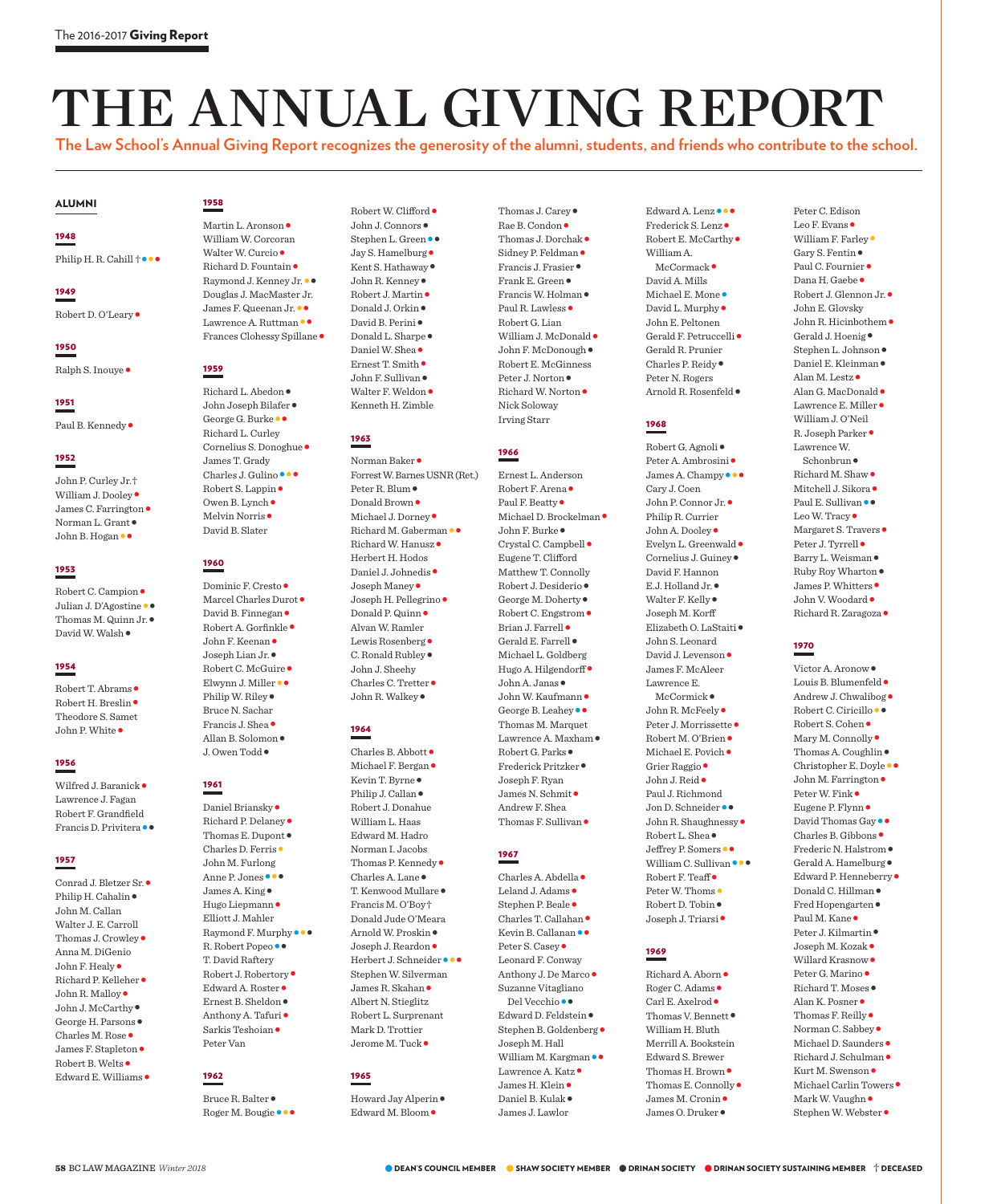#### 1971

Thomas J. Barrett Robert M. Bloom<br>•• Raymond J. Brassard<br>•• George H. Butler<br>Allan R. Campbell Christopher F. Connolly ●<br>Ellen R. Delany ●<br>John C. Doherty David A. T. Donohue ••<br>Seth H. Emmer •<br>Walter J. Fisher •<br>James W. Flood •<br>Berel R. Gamerman •<br>John J. Gillies •<br>Barry A. Guryan Charles J. Hely Peter A. Hoffman• John M. Hurley William H. Ise<br>• John B. Johnson<br>• Stuart A. Kaufman<br>• Raymond J. Kelly<br>• David L. Kent Frederick P. Leaf Edward R. Leahy • ••<br>Aaron A. Lipsky •<br>Gerald F. Lucey •<br>Robert A. Lusardi Thomas F. Maffei<br>Robert F. McLaughlin<br>Joseph R. Membrino Robert A. O'Neil<br>
Jon S. Oxman •<br>
John B. Pound •<br>
Robert C. Prensner •<br>
Robert W. Russell •<br>
Susan J. Sandler •<br>
William T. Sherry •<br>
John M. Solovan II •<br>
Joseph R. Tafelski •<br>
Marcia McCabe Wilbur •<br>
Judith Koch Wyman •

#### 1972

Raymond G. Bolton ●<br>John Boyajian ●<br>Peter H. Bronstein Daniel E. Callahan •<br>Paul K. Cascio •<br>Bruce Chasan •<br>Terrance P. Christenson •<br>Richard A. Cohen John E. Coyne• Robert L. Dambrov• Harold Damelin Robert K. Decelles<br>•• Frank K. Duffy<br>•• Vicki W. Dunaway<br>• Douglass N. Ellis Joseph W. Gannon••<br>Richard D. Glovsky•<br>Steven C. Goodwin•<br>Michael S. Greco•<br>Timothy D. Jaroch Paul D. Jarvis •<br>Jane Lisman Katz • •<br>Robert D. Keefe • •<br>Alice Connolly Kelleher •<br>Timothy E. Kish Stephen L. Kunken•

Robert J. Lepri<br>• Edward J. Markey<br>• James T. McKinlay III<br>• Daniel J. Meehan<br>• Carol Williams Melaugh<br>• James T. Miller Stephen V. Miller<br>• Frank R. Newett<br>• Anthony Roberti<br>• Alfred L. Singer<br>• Mark L. Snyder<br>• Lawrence O. Spaulding • • •<br>James C. Sturdevant •<br>Jeffrey M. Weiner Florence A. Wood •

#### 1973

Ivar R. Azeris Donald L. Becker<br>• P. Robert Brown<br>• P. Robert Brown<br>• Bruce H. Cohen<br>• William A. Conti•<br>¤ Walter A. Costello<br>• Patrick J. Daly<br>• Edith N. Dinneen<br>•• James C. Donnelly Jr.•<br>William F. Dowling•<br>Sandra S. Elligers<br>• David Robert D. Fleischner ●<br>Patrick A. Fox ●<br>Richard M. Gelb John W. Giorgio<br>John J. Goger Donald A. Graham Terrance J. Hamilton<br>
Henry R. Hopper<br>
Leonard C. Jekanowski<br>
Thomas J. Kelley Jr. •<br>
Brian M. Kingston<br>
Andrew R. Kosloff<br>
Accorge M. Kunath<br>
Roger P. Law<br>
Stephen M. Limon<br>
William H. Lyons<br>
John V. Mahoney<br>
Edward J. Mc Michael B. Meyer<br>
Dennis M. Meyers<br>
James M. Micali<br>
James M. Micali<br>
Elaine M. Moriarty<br>
John A. Murphy<br>
Villiam J. Newman<br>
William J. Newman<br>
William J. Newman<br>
John G. Neylon<br>
James E. O'Connor<br>
Nicolette M. Pach<br>
Steve Donald A. Tobin

Neal C. Tully • •<br>Richard M. Whiting •

#### 1974

Jan Armon Howard B. Barnaby Morrell I. Berkowitz ●<br>Thomas J. Berry ●<br>John F. Boc ●●<br>Mark B. Brenner ●<br>John F. Bronzo ●●●<br>Stephen J. Buchbinder Richard P. Campbell<br>•• Susan E. Condon<br>• Lynda Murphy Connolly<br>• Loring A. Cook<br>•<br>5 Elizabeth Cremens<br>• Robert W. Cullen Kenneth J. Davis •<br>Barbara A. Dortch-Okara •<br>Joseph W. Downs III • •<br>Diane Durgin • •<br>Joseph Egan Ann L. Ekstrum •<br>Daniel A. Ford •<br>Erika Schwenn Fox •<br>Paul A. Francis •<br>Katherine M. Galvin •<br>Robert M. Graham Patricia C. Gunn •<br>Puth-Arlene W. Howe •••<br>Ruth-Arlene W. Howe •••<br>Michael B. Isaacs •<br>Diane M. Kottmyer•<br>Gary H. Lefkowitz•<br>David Leslie ••<br>Benjamin M. Levy•<br>Joan Lukey •••<br>Lawrence H. Mandell Alan D. Mandl ●<br>Regina Snow Mandl ●<br>Daniel J. McInerney Jr. Kevin J. Moynihan<br>• Peter A. Mullin<br>• Douglas M. Myers<br>• Paula Pugh Newett<br>• Richard L. Olewnik Lora C. Pepi Joseph J. Pruell James M. Puopolo David G. Ries ●<br>Barbara Ellen Schlaff Sarah B. Singer<br>• Paul B. Smyth<br>• Margaret A. Sofio Jeremy A. Stahlin<br>• Christopher J. Sterritt<br>• John W. Townsend<br>• Robert S. Troy<br>• Brendan J. Vanston Leonard S. Volin ●<br>Michele A. Von Kelsch Edward R. Wirtanen ●<br>Louis C. Zicht ● 1975

Berndt W. Anderson ●<br>David M. Banash ●<br>Kevin B. Belford ●<br>Michael J. Betcher ●

# Howard W. Burns<br>• Robert B. Carpenter<br>• Daniel C. Crane<br>• Elizabeth A. Deakin<br>• Jaffe D. Dickerson<br>• Howard L. Drescher<br>• Leon P. Drysdale Steven B. Farbman<br>• Kevin P. Glasheen<br>• Anne M. Goggin Bruce A. Haverberg<br>• Ellen S. Huvelle •••<br>Robert P. Joy •<br>Anne Maxwell Livingston •<br>Paul F. Lorincz<br>• Christopher C. Mansfield ••<br>Pamela B. Markoff•<br>Fathleen F. McCarthy •<br>Larry J. McElwain<br>Larry J. McElwain Terence A. McGinnis<br>
• John J. McHale<br>
• John T. Montgomery<br>
• Daniel F. Murphy Jr.<br>
• Kathryn Cochrane Murphy<br>
• Kathryn Cochrane Murphy<br>
• C. Stephen Parker Jr.<br>
• Kathleen King Parker<br>
• George E. Pember<br>
• Kevin P. Phi Stephen R. Rubenstein •<br>James L. Rudolph •<br>Kathleen E. Shannon • • Donna M. Sherry<br>• Dugene A. Skowronski<br>• William S. Strauss<br>• David S. Strauss<br>• Thomas R. Ventre•<br>David C. Weinstein •• Jeffrey M. White •<br>Robert J. Zapf• 1976 Mark N. Berman Kenneth S. Boger<br>• Helen P. Brown<br>• Roger J. Brunelle<br>• Phyllis Cela<br>• Susan E. Champion Eugene Chow•<br>Denis P. Cohen•••<br>Katherine Litman Cohen•••<br>Judge Connors•<br>Kathy Bourne Cowley•<br>John S. Donahue•<br>Jack A. Donenfeld••<br>Daniel Engelstein•<br>Juliet Ann Eurich Robert S. Farrington • • •<br>Marc Greenbaum

Richard P. Healey David A. Howard

Thomas P. Jalkut<br>•• Michael D. Jones<br>•• Beth A. Kaswan<br>•• Ellen C. Kearns<br>•• John F. Kerry

Vicki L. Hawkins-Jones•• Mary J. Healey 1977

William D. Kirchick •<br>James J. Klopper •<br>Steven Lenkowsky<br>• Marion K. Littman<br>• Deborah M. Lodge<br>• Robert P. Lombardi<br>• Peter S. Maher Daniel P. Matthews• Joyce E. McCourt Charles M. McCuen Michael J. McEneaney Judith Mizner<br>• Thomas Hugh Mug<br>• Gilbert J. Nadeau Jr.<br>• Robert W. Nolting<br>• Alice C. Oliff• Janet S. Painter Deborah A. Posin• Edward A. Rainen Robert L. Raskopf••<br>Sander A. Rikleen ••<br>Mark W. Robbins Janet Roberts •<br>Gerald J. Robinson •<br>Regina S. Rockefeller Stephen B. Rockoff Douglas R. Ross Ronna Greff Schneider •<br>Marianne D. Short • • •<br>Patrick A. Tanigawa •<br>Willie C. Thompson •<br>Joseph W. Tierney Dolph J. Vanderpol• Mark D. Wincek• Jerold Lorin Zaro• Eliot Zuckerman

Peter A. Allen Paul M. Aloi Roger O. Babin Ronald A. Ball ●<br>Esther R. Barnhart ●<br>Edward C. Bassett ●<br>Andrew N. Bernstein ●<br>Maureen A. Brennan Philip M. Cedar<br>• Robert L. Collings •<br>Russell F. Conn<br>• Evan Crosby<br>• John H. Cunha•<br>Leonard F. DeLuca•••<br>Debra D. Devaughn Carl F. Dierker<br>• Thomas J. Douglas Jr. •<br>Elizabeth M. Fahey Richard A. Feinstein • •<br>Betty N. Ferber Richard V. Fitzgerald •<br>Edward L. Fitzmaurice •<br>Mark S. Furman •<br>Charles E. Gilbert Melinda V. Golub •<br>Thomas L. Guidi •<br>Francis R. Herrmann •<br>Margaret R. Hinkle •<br>David A. Horan •<br>Norma J. Iacovo Anne Leslie Josephson •<br>James F. Kavanaugh Jr •<br>Douglas Keegan •<br>Mark C. Kelly •<br>Dennis J. Krumholz • Dennis R. La Fiura•• James F. Lafargue Dennis A. Lalli••<br>Alexandra Leake •<br>Alice Sessions Lonoff•<br>Kevin J. Lynch III•<br>John J. MacDonald •<br>Patrick J. McAuley•<br>Christopher G. Mehne••<br>Carmen Messano•<br>Jack J. Mikels•<br>Frank Mondano<br>Frank Mondano Brian G. Osganian• George A. Perry• Michael J. Puzo••• Diane L. Renfroe• Anne Rogers•• Gary A. Rosenberg• Paula E. Rosin• Mary K. Ryan•• Jeffrey S. Sabin••• Kitt Sawitsky•• Gary M. Sidell• Leonard E. Sienko Jr.• Susan St. Thomas• Joan C. Stoddard Michael L. Tichnor<br>• David J. Tracy<br>• Raymundo Velarde

#### 1978

Kenneth D. Arbeeny<br>Jill Nexon Berman<br>• Angela M. Bohmann<br>Willie R. Brown Diane M. Cecero •<br>Ralph Joseph Cinquegrana •<br>Anthony Michael Devito •<br>Edmund DiSanto •<br>Timothy William Donahue Thomas Drechsler<br>• Frederick M. Enman Jr. •<br>Mercedes S. Evans<br>• Barbara Ann Fay •<br>George P. Field Maureen L. Fox •<br>Steven Alan Gabovitch •<br>Samuel Joseph Galbo •<br>Michael Alan Hacker •<br>Mary Jo Hollender •<br>Mary Jo Hollender •<br>Garcick Thomas Jones<br>Gordon Philip Katz •<br>Carol R. Kerry •<br>Stephen Wells Kidder ••<br>Carol G. Kroch Kathleen M. McKenna<br>• William John Midon<br>• Robert Thomas Morgan Richard Wright Paul<br>• Lawrence Alfred Podolski<br>• Richard Elliott Powers<br>• Therese Devito Pritchard<br>• Gary Stewart Rattet<br>• Alan Michael Reisch<br>• Thomas M. Saunders<br>Robert J. Schiller ●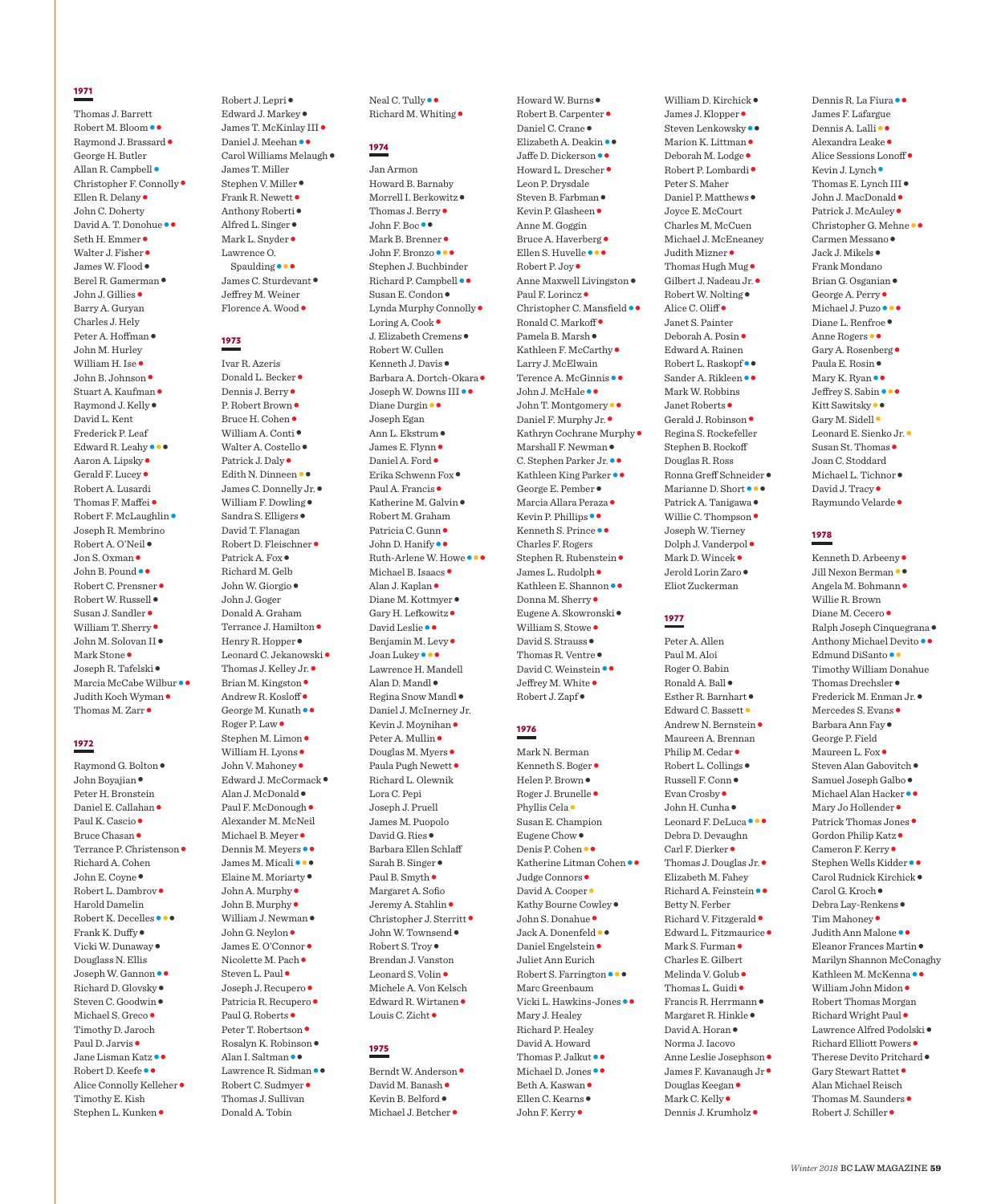Robert M. Steeg Robert James Steele Scott Jay Tucker<br>• William Robert Underhill<br>• Pamela Lilly Washington<br>• Laurel G. Yancey

#### 1979

David Winthrop Bianchi Jeffrey I. Bleiweis• Jerry Boone William J. Brown<br>• Kathleen Colleary<br>• Marguerite A. Conan James R. Condo• Dianne Curran Susan Giroux Dee• Judith G. Dein Kevin W. Donnelly Mark R. Draymore Laura T. Duncan William E. Dwyer Carolyn Jean Fuchs Benjamin H. Gerson Christine Smith Gray •<br>Kathleen V. Gunning •<br>Katherine M. Hanna •<br>Anne Leary Hemelt •<br>Charles P. Hopkins II John M. Horn•<br>Dennis D. Leybold •<br>Harry James Magnuson •<br>Matthew L. McGrath •<br>Thomas D. Miller •<br>Catherine Oliver Murphy ••<br>Jemas G. Noucas •<br>John Robert O'Brien•<br>Jo Ellen Ojeda •••<br>William H. Orrick<br>William H. Orrick Michael J. Pelgro Michael E. Pfau<br>• Thomas P. Ricciardelli<br>• Lauren Stiller Rikleen<br>• Howard S. Rosenblum<br>• Mary J. Rossman Cynthia Shupe Roy• Marian T. Ryan Bernadette L. Sabra<br>• Marilyn D. Stempler<br>• Linda A. Stoller David B. Stromberg Denis J. Sullivan<br>• Maureen A. Varley<br>• Susan A. Weil<br>• Fred D. Weinstein<br>• Lynn G. Weissberg<br>• Judy Willis<br>• Benjamin S. Wolf<br>• Norah M. Wylie<br>•

#### 1980

Mark J. Albano •<br>Marguerite Marie Andro Thomas A. Barnico ●<br>Kathleen C. Caldwell ●<br>Eva H. Clark ●<br>Foster Jay Cooperstein Mary E. Corbett •<br>Louise Richter Corman •<br>John R. Curran •<br>Brian J. Donnell • Edward F. Donnelly• Lawrence E. Fleder Gary R. Greene<br>Carol A. Gross<br>Thomas E. Hackney Paul J. Hartnett •<br>Stephen J. Imbriglia •<br>Ann Kendall •<br>James H. Lerner • •<br>John T. Lillis •<br>Governor Dannel P. Malloy •<br>John T. Lillis •<br>James E. McDermott • • •<br>Richard G. McLaughry •<br>Dohn N. Montalbano • •<br>Christopher B James R. Repetti• Susan L. Repetti• Deborah B. Ritter• Michael Roitman• Linda J. Sanderson Larry G. J. Shapiro<br>• Francine T. Sherman •<br>Winthrop A. Short<br>• Dana J. St. James<br>• Alan R. Tousignant<br>• Steven A. Wilcox<br>• Nancy R. Wilsker<br>• Dion C. Wilson

#### 1981

Nelson G. Apjohn •<br>Ann Marie Augustyn •<br>Michael F. Aylward •<br>Kenneth M. Bello •<br>Charles S. Belsky<br>Janet E. Butler •<br>Ralph J. Cafarelli Robert C. Chamberlain •<br>John Gilmore Childers • •<br>Mary Ann Chirba Lawrence J. Cohen•<br>Donald D. Cooper•<br>John O. Cunningham•<br>Patricia J. Curtis•<br>James L. Dahlberg••<br>Peter A. Del Vecchio••<br>Peter A. Del Vecchio••<br>Mary K. Denevi Deirdre E. Donahue ••<br>David Taylor Donnelly •<br>Christopher J. Donovan<br>John D. Donovan • John D. Donovan •<br>Clover M. Drinkwater • •<br>Thomas J. Driscoll<br>• David W. Ellis<br>• Richard J. Gianino<br>• Behorah J. Goddard<br>• Bernard W. Greene<br>• Dale R. Harger•<br>Frank Joseph Harris Kathryn D. Haslanger George B. Henderson<br>• Philip H. Hilder<br>• Edward T. Hinchey<br>• Linda J. Hoard<br>• Joseph Thomas Hobson

Warren J. Hurwitz •<br>John G. Igoe Sandra L. Jesse ●<br>David E. Jose ●<br>Christopher P. Kauders ●<br>Gary E. Kilpatrick Peter Y. Lee<br>• James Michael Liston<br>• Francis Matthew Lynch †•<br>James P. Maxwell<br>• Lisa A. Melnick<br>• Sara Johnson Meyers<br>Joseph F. Mitchell Anthony M. Moccia ●<br>Juliane Balliro Mondano Elizabeth R. Moynihan •<br>George W. Mykulak • •<br>Harry O'Mealia • •<br>Ann L. Palmieri •<br>Mark J. Pandiscio •<br>Elizabeth Chaffee Perkins Mark C. Perlberg• Thomas A. Potter Debra S. Reiser<br>• Harriet T. Reynolds<br>• Thomas M. Rickart<br>• Richard D. Rochford Terry J. Saunders Conchita Franco Serri Adelbert L. Spitzer• Sherman H. Starr Eric L. Stern • •<br>John A. Tarantino • • •<br>Anne B. Terhune •<br>Claire-Frances Umanzio •<br>Mary Ellen Walsh-Rogalski William Walsh-Rogalski Paul Joseph Ward• Christopher Weld• Carole M. White Eric L. Wilson ●<br>Steven H. Wright ●<br>Diane Young-Spitzer ●<br>Leonard F. Zandrow Joan Zorza

#### 1982

Marco E. Adelfio<br>Paul Joseph Ayoub Michael John Bevilacqua•• David Robert Bikofsky Kevin Michael Carome<br>••• Jeffrey A. Clopeck<br>••<br>Antonia Diana Cosgrove<br>• Thomas Paul Dale<br>•• Edward F. Fay<br>••<br>Joan K. Fine Jonathan Winchester Fitch Barbara Butler Foster<br>
Ellen Frank<br>
Margaret R. Gallogly<br>
John Hugh Geaney<br>
Edward A. Giedgowd<br>
Eduh Adina Goldman<br>
Edith Adina Goldman<br>
Andrew Clark Griesinger<br>
Barbara Hamelburg<br>
John A. Herbers<br>
Norma Jeanne Herbers<br>
Da Cindy A. Laquidara •<br>Elaine Rappaport Lev •<br>Michael W. Lyons •<br>Alice Marie MacDermott •<br>Susan Astolfi Mack •<br>Peter R. Martin Loretta Leone McCabe •<br>Paul Joseph Murphy William H. Ohrenberger III<br>• Debra Frances Pell<br>• Lisa Gail Polan •<br>George Steven Pultz<br>• Carol Frances Relihan<br>• Marjory D. Robertson<br>• Patricia Kennedy Rocha<br>• Mark Romaneski<br>• Martin John Rooney David Philip Rosenblatt ●<br>David Joel Rubin ●<br>Barbara M. Senecal ●<br>Charles P. Shimer ●<br>Robert Paul Snell ●<br>Andrea S. Umlas ●<br>Christopher Wayne Zadina•

#### 1983

William R. Baldiga •<br>Ellen Gershon Banov •<br>Arthur Bernard Laurence J. Bird •<br>Pamela Downing Brake • •<br>Stephen J. Brake • •<br>Thomas Buonocore •<br>Ronaldo G. Cheek •<br>Michael Collins •<br>Michael F. Coyne ••<br>Karen G. Del Ponte ••<br>Stephen R. Dinsmore •<br>Warren M. S. Ernst Robin F. Feiner Steven K. Forjohn<br>• Doris J. Gallegos<br>• Stephen V. Gimigliano<br>• Deb Goldberg<br>• Frederic Delano Grant Helene W. Haddad<br>•• Mark E. Haddad<br>•• Randall G. Hesser<br>•• Mary R. Jeka<br>•• Leslie Emi Kobayashi Lawrence R. Lichtenstein Gregory T. Limoncelli Charles W. Llewellyn<br>• Celeste V. Lopes<br>• Kathleen A. McGuire<br>• Mark V. Nuccio<br>• Donal J. Orr•<br>Sunjlee D. Pegram<br>• David C. Phalen Mitchell P. Portnoy<br>• David A. Rozenson<br>• Beatriz M. Schinness<br>• Stephen J. Seltzer<br>• Mark D. Seltzer<br>• Leslie A. Shimer<br>• Douglas G. Verge<br>• Douglas G. Verge<br>• Kenju Watanabe Jody Pullen Williams •••

#### 1984

Joel E. Benard-Cutler Benjamin Berry• Scott A. Birnbaum• Timothy B. Borchers Stephen W. Brice Lyman G. Bullard• Catherine K. Byrne• Joseph H. Caffrey• Alan D. Cander Richard L. Carr<br>• Paula M. Devereaux<br>• William R. Eddows<br>• Wilbur P. Edwards Jr.<br>• Susan L.S. Ernst John F. Evers• Michael K. Fee•• Beth Rushford Fernald• Mark D. Fernald• Katherine A. Field Faye A. Florence ••<br>Mary E. Gilligan Linda Clifford Hadley •<br>William P. Hadley •<br>Leslie E. Harris •<br>Susan A. Hays •<br>Stephen J. Hines Ralph F. Holmes•

Nancy Mayer Hughes Christopher M. Jantzen<br>• Kevin P. Kerr<br>• Donna J. Law<br>• Richard J. McCready<br>• Rosemary McCready<br>• Rosemary McCready<br>• Ratrick McNamara Debra Chervinsky Moll •<br>M.J. Moltenbrey ••<br>M.J. Moltenbrey ••<br>Betts Howes Murray •<br>Linda E. Neary •<br>Barbara A. O'Donnell •<br>James B. Peloquin •<br>Michael J. Pise<br>Michael J. Pise DeWayne A. Powell ●<br>Paula M. Sarro ●<br>Gayle A. Smalley Evelynne L. Swagerty•• Sheila M. Tierney• Anne Van Graafeiland Patric M. Verrone<br>• Barbara von Euler<br>• Victoria P. Wood<br>• Karin J. Yen<br>• Thomas A. Zaccaro

#### **ignatian circle**

*Individuals whose lifetime cash gifts to BC Law exceed \$1 million*

John F. Boc '74 James A. Champy '68 David A.T. Donohue '71 Darald R. Libby '55† Phyllis and Jerome Rappaport Marianne D. Short '76 Tedd J. Syak '35† David Weinstein '75

*Law School alumni whose lifetime gifts to BC and BC Law exceed \$1 million*

Julian J. D'Agostine '53 Charles Gulino '59 Michael E. Mone '67 George J. Yost III '75

#### **endowed scholarship funds**

CORNERSTONE SCHOLARSHIPS

*Gifts of \$1 million or more* Molly and Phil Weinstein Scholarship

#### ENDOWED SCHOLARSHIP FUNDS

*Gifts of \$250,000 or more*

Anonymous Boston College Law School Scholarship Roger M. Bougie Boston College Law School Scholarship James A. '68 and Lois Champy Scholarship Dacier Family Boston College Law School Scholarship Decelles Family Veterans Law Scholarship Gulino Family Scholarship Fund Bill & Lynn Kargman Family Scholarship Francis, Josephine B., and Robert D. Keefe Scholarship Ann and Raymond T. Mancini Scholarship Antonio and Anthony Mancini Scholarship Mansfield Family Boston College Law School Scholarship Michael E. Mone, Esq. Endowed Scholarship Honorable Francis P. O'Connor '53 Scholarship Jeanne and Ronald Picerne Family Boston College Law School Scholarship Lawrence and Lillian Solomon Fellowship The Spillane Scholarship Fund Vanek Family Boston College Law School Scholarship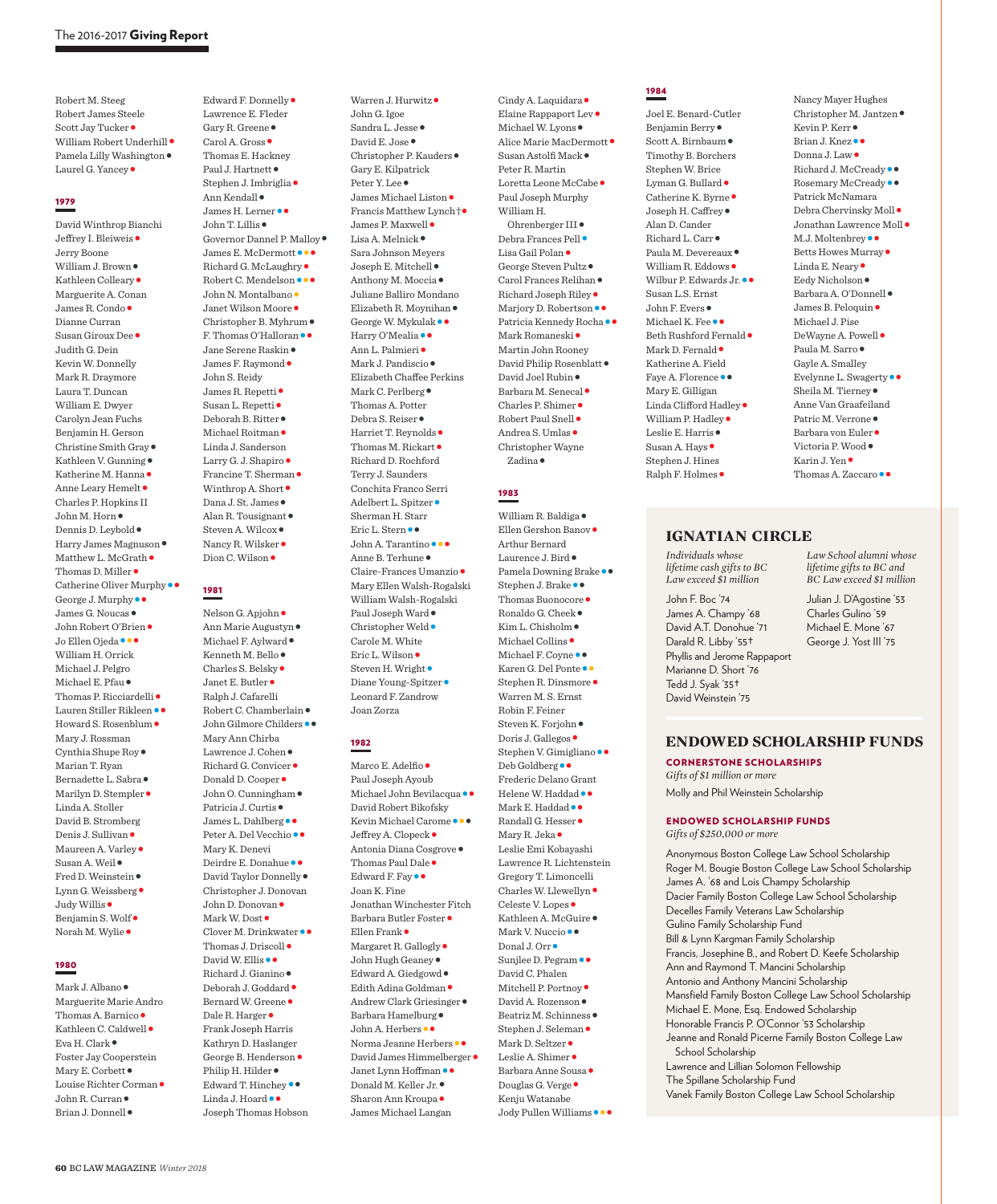#### 1985

Alicia Alvarez• Nancy A. Armstrong• Christopher A. Bandazian• Maureen Bennett• Julie Johnstone Bernard Paul E. Bouton• Laurel E. Bretta Michael J. Catalfimo<br>Kimberly M. Collins Carol M. Connelly •<br>Mark C. Cowan •<br>David P. Curtin •<br>Josephine Ragland Darden Judith A. Davidow• Honore J. Fallon Scott A. Faust••<br>Paulette A. Furness•<br>Robert J. Gilson•<br>David A. Grossbaum•<br>Joseph M. Hamilton•<br>Maria Bernadette Hickey•<br>Geoffrey E. Hobart•<br>Robert D. Hoffman•<br>Nina V. Huber•<br>Thomas M. Letizia Susan A. Maze-Rothstein •<br>James G. McGrath •<br>David A. McGrath<br>• David A. McKay<br>• Mark C. Michalowski<br>•• Tracy A. Miner<br>• Tracy A. Moore<br>• Laura A. Moore<br>Fritz Neil •<br>Fritz Neil • Fritz Neil<br>
Nancy G. O'Donnell<br>
William P. O'Donnell<br>
William P. O'Donnell<br>
Margaret J. Palladino<br>
Walter A. Reynoso<br>
Michael J. Richman<br>
Judith Duker Rosenberg<br>
Michael L. Roy<br>
Sharon R. Ryan<br>
Ettore A. Santucci<br>
Ramona G Joseph M. Stockwell• Jane W. Straus Jane E. Sullivan •<br>Michael A. Sullivan •<br>David E. Surprenant •<br>Karen Barrios Vazquez •<br>Joanne Caruso Zaccaro ••

#### 1986

Juan Manuel Acosta• Tammy L. Arcuri Alexander T. Bok• Thomas W. Bridge• Antonio D. Castro Frank K.N. Chowdry Scott P. Consoli• Maria Lynn Coyle• Robert P. Coyne Eric D. Daniels• Nancy Mammel Davids• Martha Ann Driscoll Thomas H. Durkin ●<br>Francine Ferris Maher

Kristin Dorney Foley •<br>Juan R. Garcia Suzanne Worrell Gemma ●<br>Reginald J. Ghiden ●<br>Frederic G. Hammond Edward T. Hanley ••<br>Nancy T. Harrington •<br>Christopher P. Harvey ••<br>Annamarie DiBartolo Haught• An-Ping Hsieh Susan M. Jeghelian•• Peter R. Johnson Michael Frederick Klein ••<br>James Arthur Kobe •<br>Lisabeth Ryan Kundert •<br>James D. Laur ••<br>Donald Lee Lavi Robert D. Leikind• Lloyd S. Levenson Susan Linehan Beaumont<br>•• Scott P. Lopez<br>• Wardell Loveland<br>• Emmett Eugene Lyne<br>• Mark J. Mahoney William M. Mandell<br>• Mulliam F. Martin Jr.<br>• Hugh G. McCrory Jr.<br>• Hugh G. McCrory Jr.<br>• Thomas R. Melville<br>• James V. Menno<br>• Paul Michienzie<br>• Ann L. Milner Katherine A. Pancak Susan Perdomo Blankenship Mary A. Rathmann Richard G. Rathmann Hank R. Rouda• Jose A. Santos Kurt N. Schwartz<br>Diane L. Silver<br>Lisa A. Sinclair Michael P. Sorenson• Mark R. Taylor Warren E. Tolman<br>John E. Twohig Mary Elizabeth Van Dyck<br>• Timothy P. Van Dyck<br>• Kenneth A. Viscarello<br>• Patricia A. Welch<br>• Mark D. Wiseman<br>• Marcia Belmonte Young<br>• Mark E. Young Anthony R. Zelle

#### 1987

Maris L. Abbene<br>Nicholas Argy Edward Gomes Avila• Joseph H. Baldiga Kathryn Jean Barton•• Richard J. Bedell• Jane A. Bell Bruce David Berns •<br>Janet Jean Bobit •<br>Charles Dunstan Boddy •<br>Kevin Martin Brown ••<br>Estelle Susan Burg<br>• Elena Epifano Byrne<br>• Michael P. Byrne<br>Kathleen McLeod Caminiti •<br>Patricia J. Campanella • Brian Anthony Cardoza John G. Casagrande Frank David Chaiken Claire W. S. Chinn Colin A. Coleman •<br>Mark W. Corner •<br>Margaret B. Crockett •<br>Rosemary Daly •<br>James Craig Duda •<br>Eileen Mary Fields •<br>Eileen Mary Fields •<br>Richard J. Gallogly Mary E. Garrity •<br>Milliam J. Hanlon •<br>Thomas Albert Hippler •<br>Patrick Quinn Hustead •<br>Arthur Scott Jackson •<br>Scott J. Jordan •<br>John Michael Kelly Julie Marie Kinch Elizabeth M. Leonard Gary D. Levine• Patricia Jansak Lewis Joanne Callahan Locke• Walter K. McDonough•• Anne Craige McNay• Josephine McNeil• David S. Newman Paula Marie Noonan• Amy A. Northcutt †• Constantine Papademetriou• Joseph Matthew Pari David Mitchell Rievman<br>
• Jon Randall Roellke<br>
• Marcea Milton Rosenblatt<br>
• Mathew Stuart Rosengart<br>
• Pamela Drugge Rusk<br>
• Pamela H. Sager<br>
• Carol E. Schultze<br>
• Carol E. Schultze<br>
• Carol E. Schultze<br>
• Carol E. Schul Stephen Carl Wolf•

#### 1988

David Yorke Bannard ●<br>Catherine Lashar Baumann ●<br>Brian A. Berube ●●<br>Christopher G. Betke ●<br>Thomas L. Brayton Laura Mary Cannon<br>
Jennie Leigh Cherry<br>
Kevin J. Curtin<br>
Carlos J. Deupi†<br>
Christopher David Dillon<br>
Susan Frances Donahue<br>
Elizabeth Russell Freeman<br>
Royal C. Gardner<br>
Anthony H. Gemma<br>
Anthony H. Gemma<br>
Richard Luke Gemm James P. Hawkins•

Mary Patricia Hawkins• Quinn Joseph Hebert Susan Shaw Hulbert Jeffrey Lewis Jonas •<br>John Edward Jones •<br>Mark B. Lavoie •<br>Grant Allan Levy •<br>Mark A. Longietti •<br>Kathleen E. McGrath •<br>Joanne McIntyre Mengel •<br>Pete Stuart Michaels Johnnel Lee Nakamura• Reese Rikio Nakamura• Michael A. Perino• Miriam Rita Popp• Mark Thomas Power•• Michael C. Psoinos Lois Blum Reitzas• Loretta Rhodes Richard Lesley Woodberry Robinson<br>• Mark Constantine Rouvalis<br>• Kimberly A. Rozak John George Rusk• Diane Lynn Saltoun Edwin J. Seda Fernandez• George William Skogstrom Michael John Wall $\bullet$ 

#### 1989

Warren E. Agin Mark Richard Allen •<br>Peter A. Alpert •<br>Maria R. Baguer Robert Jon Blackwell<br>• Mitchell Scott Bloom<br>• Andrea Jane Brantner<br>• Lois J. Bruinooge David Anthony Cifrino<br>•• Joseph P. Cistulli<br>•• Magda DeMoya Coyle<br>•• Charlotte A. Crutchfield<br>•• Deirdre A. Cunnane<br>•• Kenneth G. Curran•<br>Jeffrey A. DeMaso Christopher James Devlin<br>• Humberto R. Dominguez<br>• Silvia Maria Esposito Mary Fahy •<br>Lynda Beth Furash •<br>David H. Ganz •<br>Glenn Anthony Gulino •<br>Edmund Patrick Hurley •<br>Anne Rickard Jackowitz•••<br>Mitchell Seth Kessler •<br>Darcy Kirk •<br>Jane P. Kourtis •<br>Lindsay Li<br>Lindsay Li Deirdre Watson S. Martin Howard Wilbur Martin<br>• Robert John Masonis<br>• Anne O'Connor McCrory<br>• Denise Marie Parent<br>• Bruce William Raphael<br>• Nina Collazo Rivera Adam C. Robitaille• Lisa Marie Ropple Kimberly L. Sachse<br>•• Paul E. Salamanca<br>•• Julia Anne Sheridan<br>•• Kevin John Simard<br>•• Linda Sandstrom Simard<br>•• Mark Andrew Spitz

Charles William Stavros •<br>Kathleen Street •<br>Mark Joseph Warner • •

#### 1990

Oliver F. Ames Jr.•<br>Anonymous •<br>Ivelisse J. Berio LeBeau•<br>Allison F. Blackwell •<br>Paul Buchanan •<br>Diane Bunt Power•••<br>Timothy J. Byrne<br>Kenneth Victor Desmond•<br>Jeffrey M. Drubner•••<br>Stephen E. Ferrucci Jessica D. Gray• Micheline K. Hershey Adolfo E. Jimenez•• John Paul Kacavas• Carmel Anne Leonard• Vivian Liu-Somers Chih-Pin Lu ●<br>Lourdes Martinez-Esquivel Kevin J. McCaughey<br>Kevin M. McGinty<br>Maura K. McKeever<br>Lorenzo Mendizabal<br>Rosemary E. Mullaly<br>Rosemary E. Mullaly<br>Patricia E. Muse<br>Aaron Martin Nisenson<br>Kathleen O. Pasqualini<br>Martin J. Pasqualini<br>Martin J. Pasqualini<br>Marti Karen Marie Reetz Peter F. Riley Maria C. Rodriguez Deborah C. Segal• Brenda Ruel Sharton•• Cheryl Lynn Shaw• Amy Snyder Weed Vera Sung Rajaram Suryanarayan• Tony Tiu Yeh

#### 1991

Denise Ann Ackerman •<br>Anonymous •<br>David L. Batty • •<br>Karen Ann Bogisch •<br>Marlissa Shea Briggett Krista D'Aloia Busnach ••<br>Michael Kevin Callan<br>Socheat Chea • Marie Cheung-Truslow Maryann Civitello Mary Clements Pajak •<br>Lisa C. Copenhaver •<br>Kathleen C. Corkins •<br>Rosemary Crowley Hallahan• Maureen E. Curran• Paul G. Cushing Daniel J. Driscoll• Mary Ann Dunham Karen Ann Ecker Robert D. Emerson •<br>Janet Elie Faulkner •<br>Charles Faverweather •

Stuart Paul Feldman Joel Alden Fickett Susan Marie Finegan• Melissa Ann Gennari Joan Rachel Goldfarb Ronald A. Gonzalez •<br>Miranda Pickells Gooding •<br>Allan M. Green • •<br>Susan Henry •<br>Susan Henry •<br>Margaret J. Hurley •<br>Margaret J. Hurley •<br>Douglas H. Inouye •<br>Mark A. Kablack Jonathan J. Kane Arlene L. Kasarijan Andrew J. Kelly • •<br>Rebecca Anne Kirch •<br>Michael W. Klein B. J. Krintzman• Jennifer Locke Pam Maloney MacKenzie •<br>Karen G. Malm •<br>Mark P. McAuliffe •<br>Matthew L. McGinnis ••<br>Greg S. McLaughlin •<br>Laura Sheppe Miller• Mary Cecelia Mitchell<br>• Deslie Y. Moeller• Pegeen Mulhern• Robert M. O'Connell •<br>Kevin J. O'Leary Douglas B. Rosner• Margaret Mary Ross Janet R. Segal Catherine Sinnott ●<br>Leonard Louis Spada Kayser Oskar Sume ●<br>Irit Nikole Tamir ●<br>Stephanie Dadaian Thompson ●●<br>William John Thompson ●●<br>John E. Tierney Kate Frame Veator Gina Witalec Verdi• Aaron Charles Von Staats Deedra Smith Walkey•• Willis G. Wang Michael J. Waxman• Terri Leigh Yahia

#### 1992

Dennis P. Ahern ●<br>Debra Brown Allen ●<br>Isabel Barney ●<br>David Baron Joseph T. Bartulis• George G. Burke• Susan J. Calger• Allison S. Cartwright Robert Paul Charbonneau• Douglas Warren Clapp•• Andrew Ward Cohen Deborah Sue Cohen• Kelly McKenna Cournoyer Glenn Deegan• Maureen Broe Dodig• Maureen C. Dwyer• Deena Christelis Ethridge Stephen V. Falanga Elise Sarah Feldman Harold Parker Fiske Jennifer Z. Flanagan• Jill W. Goldberg•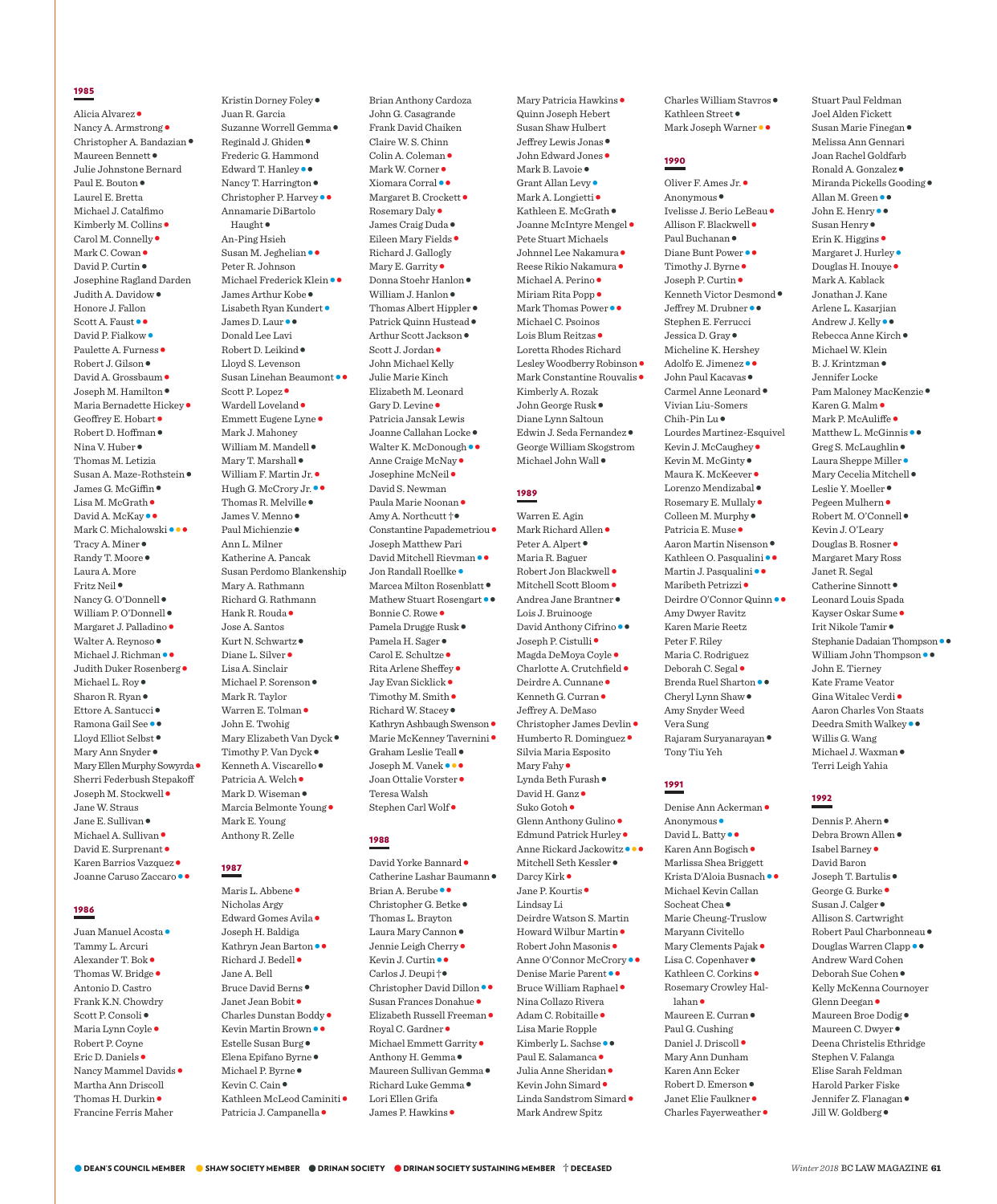Joel A. Goldberg• Adam W. Gurwitz• April Pancella Haupt Jeffrey Alden Healy •<br>Patricia A. Johansen •<br>Rodney D. Johnson •<br>Alison Napack Kallman •<br>Scott Allen Lively•<br>Patricia A. Markus ••<br>Patricia A. Markus••<br>James M. McGovern Thomas Owen Moriarty<br>
Lynne Alix Morrison<br>
Valerie J. Nevel<br>
Jeanne M. Picerne<br>
Jeanne M. Picerne<br>
Jeanne M. Picerne<br>
Jeannifer D. Queally<br>
Dennis Charles Quinn<br>
Mary Ellen Ringo<br>
Mark Anthony Schemmel<br>
Diana Schur<br>
Gina M Mark F. Tatelbaum<br>Julia T. Thompson Jim P. Warner ●<br>Robert J. Weber ●●<br>Wendy Wodarski

#### 1993

Bradford Babbitt •<br>Mary Elizabeth Basile Chopas •<br>Laura Scanlan Beliveau •<br>Mark Thomas Benedict ••<br>Stephen D. Browning<br>• Clare F. Carroll<br>• Michael John Cayer •<br>Karen N. Chieco<br>• Kristin Lynn Cihak •<br>Jennifer Dowd Deakin •<br>Christine A. DeGrappo •<br>John A. Dolan •<br>Elizabeth H. Dow<br>Alicia L. Downey •<br>Stacey Jill Drubner •<br>John Bradley Ellis •<br>Robert Howard Finney •<br>Timothy Alan Gagnon •<br>Peter J. Ganno Christine Griffin<br>Gerald L. Harmon<br>• Andrew Joseph Hayden<br>• Shannon Shay Hayden<br>• Charles Bernard Katz<br>• James Paul Kerr<br>• Marianne LeBlanc<br>• Richard Edward Ling Rita Lu• Thomas F. Maloney• James Chafel McGrath Andres L. Navarrete •<br>Christine Conley Palladino •<br>Kenneth J. Samuel •<br>Donald James Savery •<br>Erin Keleher Shea Sean E. Spillane<br>• Elizabeth Z. Stavisky<br>• Elizabeth A. Talia<br>• Nicholas W. F. Targ<br>Joshua Thayer • Debra Susan Wekstein ●

Ward Richardson Welles Kathleen M. White•

#### 1994

Michael J. Amoruso Bridget M. Bettigole • ●<br>Kyle Bettigole ●●<br>Kathleen F. Burke Sarah Shoaf Cabot<br>• Edward J. Carbone<br>• Eugenia M. Carris<br>• Karen Clark<br>• Karen Clark<br>• Brian J. Connor<br>• William Dennis Cramer Carolyn D'Agincourt • Buckmaster De Wolf • Cynthia Hallock Deegan • Kerry Dwyer<br>• Kerry Dwyer<br>• Martin Scott Ebel<br>• Martin Scott Ebel<br>• Wendy Falvey Susan Hanmer Farina ••<br>Ann M. Farrell •<br>Lorne M. Fienberg •<br>Maria Carroll Furlong •<br>Matthew Francis Furlong •<br>Carlos A. Garcia Christine Farrell Grochowski Lise Hamilton Hall Michael Heningburg Jr. • David Hobum Hwang<br>• Paul M. Joy<br>• Brian J. King<br>• John B. Livingston<br>• Christopher Mace Lucas<br>• Christopher Mace Lucas<br>• Kelly Mulvoy Mangan<br>• Stephanie H. Masiello Laura Jean McCollum<br>• Maureen A. McLoughlin<br>• Jennifer Moeckel<br>• Caitlin Mullin<br>• Terrence J. Murray<br>• Helen O'Rourke<br>• Melissa Polaner<br>• Melissa Polaner<br>• Yolanda Williams Rabun Rosemary Ratcliff •<br>Diane Cetrulo Savage •<br>Samantha L. Shepherd •<br>Nerre Shuriah ••<br>Antonia Soares Thompson •<br>Elaine Shimkin Ventola ••<br>John F. Ventola ••<br>Kathleen Alyce Waters •<br>Kimberly A. White

#### 1995

Sreelekha Chakrabarty Amoruso Stacey A. L. Best<br>• Garrett J. Bradley<br>• Heather M. Bradley<br>• David William Brown Catherine Sheehan Bruno • Christopher A. Callanan<br>• John W. Dinneen<br>• Eric Einhorn<br>• Susan Christine Ellison<br>• Howard M. Endelman Rebecca H. Ethier ●<br>Scott Carter Ford ●<br>Scot Edward Gabriel ●

Glenn Gates •<br>Jonathan P. Gelber Joshua S. Goodman• Michele Goodwin Victoria Lyn Grady •<br>David Hammer •<br>George H. Harris •<br>Peter Russell Hinckley Leslie Hirsch Hochstein John Legus Hunt ●<br>Lani Anne Kimura ●<br>Stephen Allan Kremer<br>• Edouard Charles LeFevre ●<br>Sandra Lespinasse<br>• Pamela B. Lyons ●<br>Randall Eugene McMillan Peter John Millones<br>
Joseph P. Mingolla<br>
Lisa Nalchajian Mingolla<br>
Lisa Nalchajian Mingolla<br>
Kimberly Short Morgner<br>
Nicole Shurman Murray<br>
Vicente Matias Murrell<br>
Dana Ng<br>
Susan J. Nock<br>
Donis Ann Pelletier<br>
Philip Privit Ingrid Chiemi Schroffner• Mathieu Shapiro• Shaun B. Spencer• Lisa A. Tavares Bodiford Kathryn Allaire Thomas ●<br>Andrew F. Upton ●

#### 1996

David S. Bakst Danielle Salvucci Black ••<br>Christopher Lee Blake •<br>Andrew Peter Borggaard ••<br>Jennifer M. Borggaard ••<br>Andre Burrell Thomas R. Burton III<br>•• Christine Kelley Bush<br>•• Joyce D. Campbell Priveterre Anna C. Caspersen• Bradford Caswell Laurie Aurelia Cerveny Edward Shieh Cheng• Paul T. Citardi Albert Andrew Dahlberg• Cece Cassandra Davenport Yaron Dori ●<br>Kristen Potter Farnham Robert Fletcher Alexander Furey Jennifer Furey Daniel Keith Hampton• Tena Z. Herlihy Robert Evan Hochstein Fiona Trevelyan Hornblower Mark D. Houle •<br>Elizabeth Dees Janis •<br>John David Kelley •<br>Daniel Dennis Kelly Susan Sekyung Kim Samia M. Kirmani Keith Larney ●<br>Emma Renee LeFevre ●<br>Thomas Patrick Lynch ●

Stephanie H. Massey<br>• Jennifer L. Millones<br>• Kate Moriarty<br>R. Daniel O'Connor Maryann Joan Rabkin ●<br>Lisa Allen Rockett ●<br>Stephanie Vaughn Rosseau Jonathan Sablone Kathleen Margaret Sablone Norma J. Scott Jessica Singal Shapiro• Jill O'Connor Shugrue• Alice B. Taylor• Joshua Milton Wepman David Francis Whelton ●<br>Odette A. Williamson ●

#### 1997

Sejal Natu Badani<br>• John T. Battaglia<br>• David Matthew Belcher<br>• Peter G. Brassard<br>• Thanda A. Fields Brassard Brian Patrick Carey Tracy A. Catapano-Fox• David Cerveny F. Bruce Cohen•• Diana M. Collazo• Jennifer A. Creedon Beth Criswell<br>• John DeSimone<br>• Jason E. Dunn<br>• Brian E. Falvey Nicole R. Hadas Stuart J. Hamilton • ●<br>Michael R. Harrington Laurie Hauber Sean Hill •<br>Mark Stephen Kaduboski •<br>John Kavanagh Christine A. Kelly ●<br>Matthew Joseph Kelly ●<br>Vincent W. Lau ●<br>Jennifer Shih Yi Lin David Harold London• Robert J. Malionek Douglas B. McLaughlin<br>• Cynthia Millsap Zarate<br>• Joyce Beth Moscarelli<br>• Thomas James Murphy Laurence Patrick Naughton<br>• Abigail Sterling Olsen<br>• Brian J. O'Rourke<br>• Barbara J. Osborne<br>• Fernando M. Pinguelo Timothy F. Silva •<br>Laura M. Twomey •<br>Daniel H. Weintraub •

#### 1998

Pamela Zorn Adams •<br>Connie Y. Barton •<br>Darcie P. L. Beaudin •<br>Karen Barry Carter •<br>David B. Colleran •<br>Jennifer Mina DeTeso John James Devenny Simone O. Devenny Jessica Susan Dormitzer ●<br>Jennifer A. Drohan ●<br>Peter Armstrong Egan ●<br>Nora E. Field Lisa Denise Gladke •<br>Valerie Hope Goldstein •<br>Gary J. Guzzi •<br>David Hadas<br>David Hadas<br>Colleen A. Hankins • Nancy Patricia Hill •<br>Pamela Smith Holleman •<br>Christopher Jaap •<br>Barbara T. Kaban •<br>Rafael Klotz •<br>Siobhan E. Mee Jennifer Anne Mencken• Kathleen Welch Orejuela• Christopher Drake Perry Christopher Michael Read • Meredith Anne Rosenthal • Jason S. Rozes •<br>Dason S. Rozes •<br>Andrew Jonas Simons • Andrew Jonas Simons • Leslie Faye Wen Su Vasiliki L. Tripodis• Amanda Buck Varella John David Varella Mi-Rang Yoon Dana A. Zakarian Myrna Mejia Zakarian

#### 1999

Doron Peleg Azrialy Thomas W. Beetham Brian Lawrence Berlandi Jonathan Bryan Brooks•• Gregory Francis Corbett• Karen A. Fardig Matthew James Feeley• Meghan Monahan Hart Young Soo Jo<br>
Amy J. Krusius<br>
Amy J. Krusius<br>
Kristin Laura Lentz<br>
Judith Marie Lyons<br>
Christopher M. McManus<br>
Elizabeth Grace Moulds<br>
Patrick A. Nickler<br>
David Osborne<br>
Gregory M. O'Shaughnessy<br>
Peter John Petrarca<br>
Yvett Scott W. Rostock Eugene Smith James Michael Tierney• Eric Pope Van Allen Sarah Anne Weersing Edward Francis Whitesell• Jessica Wolff Karen Elizabeth Wozniak• Lincoln M. Wright David Joseph Yanotchko

#### 2000

Lia Marie Albizo Ashley E. Arroyo• Mary Liz Brenninkmeyer• Gale Kuei-Ling Chang Charmaine Clyde• Julia K. M. Conlin• Lorie K. Dakessian Michelle Dawn Kalavoda Davis•

Tamara J. Devieux-Adams •<br>James P. Dowden • •<br>Sean M. Fontes •<br>James S. Goldman Julie B. Goldman Heather E. Hall David Moses Jellinek• Christopher B. Kaczmarek• Pamela L. Kearse Robert M. Lafferty •<br>Louis P. A. Lehot • •<br>Scott S. Mazur •<br>Christine Dreyer McCay David McCay Monique McNeil Danielle L. Meagher<br>
Kevin M. Meagher<br>
Kamyar Mehdiyoun<br>
Joseph Justin Mueller<br>
Suzanne E. Murray<br>
Suzanne E. Murray<br>
Suzanne E. Murray<br>
Jennifer Clark Pearson<br>
Richard C. Rossi<br>
Joseph Edward Ruccio<br>
Stacey Nicole Schmidt Toiya L. Taylor ●<br>Tamara Lynn Wilson ●

#### 2001

Tara N. Auciello• Sina Bahadoran• Elaine K. Benfield Brandon L. Bigelow Bradley G. Bjelke• Michael W. Choi Elijah E. Cocks Matthew A. Corcoran •<br>Daniel G. Cromack •<br>Colin Christopher Durham •<br>Cara A. Fauci •<br>Frances L. Felice John Arthur Foust Samantha Gerlovin ●<br>Kevin M. Granahan ●<br>Timothy W. Gray ●<br>Laura S. Greenberg-Chao ●<br>Carol E. Head Joseph C. Holden Linnea Ovans Holmes ●<br>Wesley Charles Holmes ●<br>Frances M. Impellizzeri ●<br>Erin M. Kelly ●<br>Eben A. Krim Alisha Marie Lee• Jaemin Lee Christine M. Leonard Michael T. Marcucci<br>Jenette V. Mathai Rosemary E. McCormack Brennan McDonough Aislinn S. McGuire• Louis S. Mercedes Marguerite Marie Mitchell<br/> $\bullet$  Brian W. Monnich Christopher M. Morrison •<br>Bryan A. Nickels •<br>Mary Rossetti Pastorello Donna Jalbert Patalano ●<br>Diane N. Rallis ●<br>James S. Sanzi ●<br>Brian W. Sheppard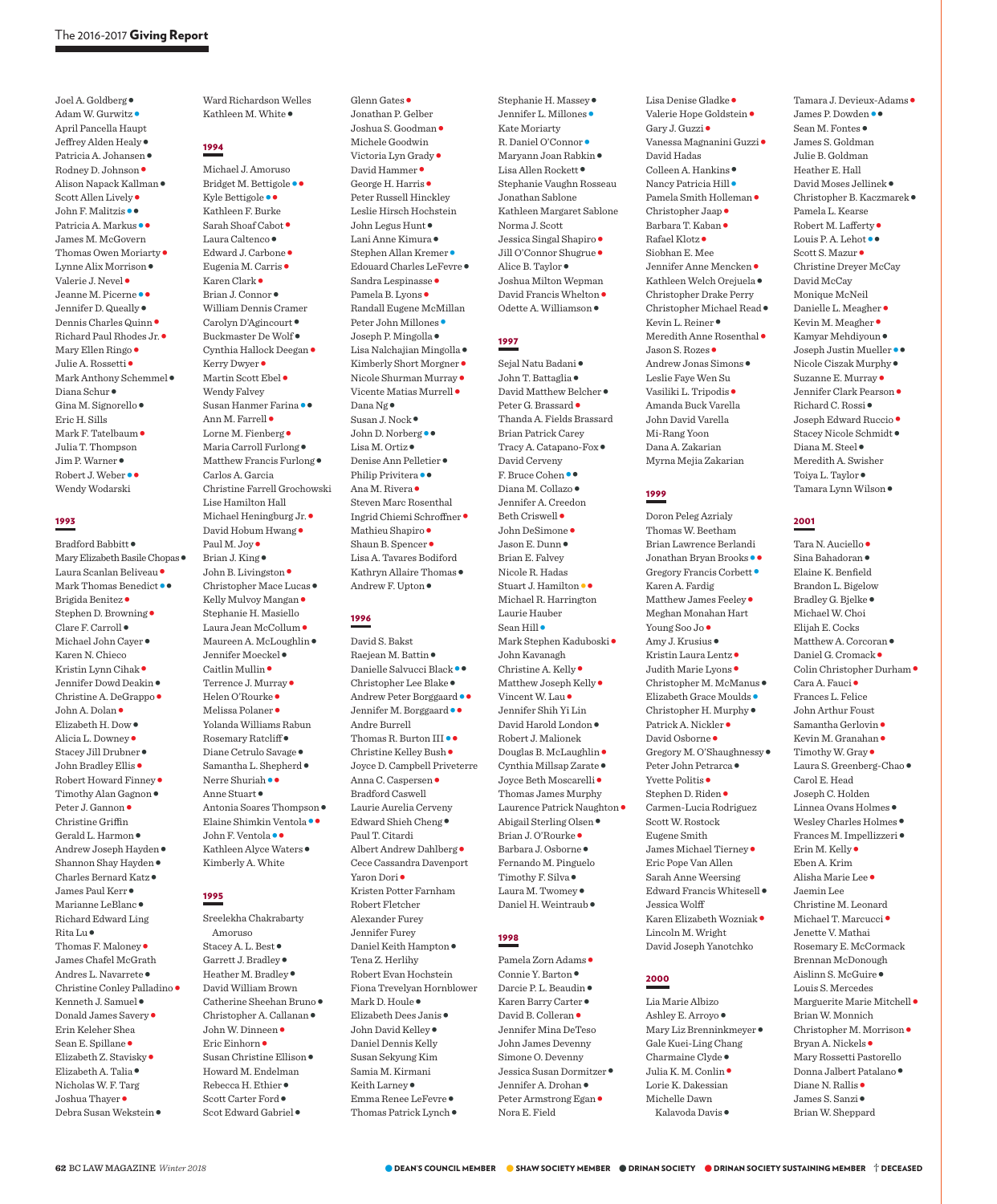Amy B. Snyder Briana E. Thibeau Jamie E. Thomas Courtney D. Trombly• April Lauren Wilmar

#### 2002

Reuben B. Ackerman •<br>Earl Adams Jr. •<br>Amy B. Auth •<br>Raquel Millman Bodner Brian S. Butler Matthew P. Cormier<br>• Rosalynn Hsu Cormier<br>• Ryan Erik Driscoll<br>• Lurleen Gannon<br>• Jeffrey D. Gaulin Lisa M. Gaulin Maureen L. Goodman •<br>Anabelle Perez Gray •<br>Cynthia M. Guizzetti •<br>Anthony R. Marciano<br>• Katherine Sandman McKinley •<br>Michael P. Murphy Dwayne A. Nash Robert J. O'Keefe<br>Jeffrey Scott Ranen<br>• Jeffrey W. Roberts<br>• Douglas A. Sondgeroth<br>• Lance A. Wade<br>• Emily L. Walsh<br>• Cristina M. Woods

#### 2003

Greta LaMountain Biagi<br>• David E. Cole<br>• Lisa S. Core<br>• Alyssa Murphy Creedon<br>• Karen L. Crocker<br>• Patrick J. Cronin Daniel K. Gelb Joseph Gentile Michael A. Goldberg Anne M. Grignon Claire H. Holland •<br>Derek S. Holland •<br>Mary P. Holper •<br>Jaime T. Kim •<br>Kyle A. Loring •<br>Erin S. Martino•<br>Jaime N. Mocullough •<br>Jaime N. Morris •<br>Justin P. O'Brien<br>Justin P. O'Brien Aloknanda Bose O'Leary• Keri E. Riemer Carla A. Salvucci<br>•• Emily M. Samansky<br>•• Renee Martinez Sophocles<br>•• Sophocles M. Sophocles<br>•• Rory D. Zamansky

#### 2004

Ed Amer Thomas Ayres •<br>Stephanie W. Berdik •<br>Nathalia A. Bernardo •<br>Adam D. Bovilsky •<br>Rachel S. Brown •<br>Scott T. Buckley Jessica H. Costanzo• Elizabeth Costello Bae•

John M. Creedon •<br>Jessica R. Graham •<br>Michael D. Lichtenstein •<br>Kathryn C. Loring •<br>Jeremy T. Marr •<br>Katherine G. McKenney •<br>Dana M. McSherry• Jeffrey Robert Moran •<br>Kirsten A. Noethen<br>Kirsten A. Noethen David E. O'Leary• Rita-Anne O'Neill•• Elliot W. Oxman Tracy Piatkowski •<br>Mary Catherine Pieroni •<br>Helle Sachse •<br>Matthew D. Saldarelli Lindsey B. Sands• Adrienne Schneier Schamberg Eliyahu S. Scheiman• Christine M. Siscaretti Heather A. Sprague• Jeremy A. Valdez Elizabeth Buckey Vandesteeg ●<br>Thomas A. Voltero Jr. ●<br>Ashley H. Wisneski ●<br>Emily K. Yu ●

#### 2005

Kathleen M. Celio •<br>Javier Chavez Jr. •<br>Charity R. Clark •<br>Rebecca Tobin Craven •<br>Laura C. Dilorenzo Andrew S. Gallinaro Joshua J. Gallitano David A. Giordano<br>• Dominic A. Gomez<br>• Kevin C. Heffel<br>• John V. Hobgood<br>• Erica M. Johanson<br>• Bradley T. King<br>• Judy Liao John S. Logan• Erin M. Luizzi Catharine Adrienne Mallinson<br>Bobert M. McGill Stacie M. Moeser •<br>Fisher •<br>Kristin A. Pacio •<br>Joseph C. Perry •<br>Samuel Roy Weldon Price •<br>Susan Ellen Schorr •<br>Usan Ellen Schorr<br>Binh-Minh H. Sobol Stephanie S. St. Louis Rosaline Valcimond• Carrie N. Vance

#### 2006

Teresa K. Anderson Emily M. Armstrong Kelly D. Babson<br>•• Katharine Coughlin Beattie<br>• Jordan I. Brackett<br>• Rebecca K. Brink<br>• Patricia M. Callanan<br>• Kristin Duffy Casavant<br>• Heather L. Castillo Todd R. Champeau ●<br>David J. Cohen ●

Jaime Koff Cohen• Jesse Cook-Dubin Laurel E. Davis• Sarah J. Davis Andrew R. Dennington Gauri M. Dhavan Emily N. Duquette• Brian R. Falk Lauren E. Fascett<br>• Sharon S. Fry<br>• Thomas E. Hand<br>• Jodi K. Hanover Heather Fowell Harper Catherine A. Henry• Tracy L. Hresko Charles M. Katz-Leavy Seth J. Kerschner Jonathan D.H. Lamb Renee A. Latour Amy K. Lyster Jason G. Mahoney• Lan L. Marinelli Matthew L. McGinnis Anne M. McLaughlin<br>Stephen T. Melnick<br>Jennifer R. Mendonca Anthony F. Montaruli• Greg Pakhladzhyan Anne E. Palmer ●<br>Pamela Schafer Rayne ●<br>Dana L. Robinson ●<br>Martha Rockwood Rebecca N. Rogers• Maura D. Sarasin Cronin Katherine Sieb-Keenan• Alison Hickey Silveira Matthew Stein Shoshana E. Stern<br>• Jessica N. Stokes<br>• Nisha C. Talwar<br>• Kristie A. Tappan<br>• Jason P. Traue<br>• Andrew J. Vasicek<br>• Joseph A. Villani Jr.<br>• Daniel V. Ward Eleanor P. Williams• Elias J. Wolfberg

#### 2007

Brian P. Bialas<br>• Rex Brown<br>• Gerald H. Cahill<br>• Esther Chang<br>• David T. Cohen<br>• Ian E. Cohen William G. Cosmas Kristine Ann Cummings Leigh E. Cummings Elizabeth Scheinfeldt Davenny• Krishnan A. Devidoss Michael J. Douglas<br>• Michael C. Egan<br>• Jeremy D. Eggleton Michael A. Fazio<br>• Thomas A. Franklin<br>• Stephen F. Greene Jane C. Harper Catherine E. Heitzenrater Justin C. Hsiang Patrick J. Hurley Joseph F. Kadlec Anna Elizabeth Kalluri•

Eleftheria S. Keans •<br>Timothy A. Landry •<br>Stuart T. Leslie •<br>Michelle B. Limaj •<br>Julia Monack McLetchie<br>Julia Monack McLetchie<br>David E. Mollo-Christensen • David E. Mollo-Christensen •<br>Jill Tenley Mueller •<br>Joseph Palazzo •<br>Tiffany Morris Palazzo •<br>Andrew R. Remming •<br>Jillian G. Remming •<br>Alberto Rodriguez •<br>Jeffrey S. Rogan •<br>Katherine M. Romano<br>Katherine M. Romano Kevin N. Santos Joe Michael Sasanuma• Luke M. Scheuer• Joseph Schott• Christopher T. Stevenson Christina B. Ward Anne Austin Zeckser•

#### 2008

Adam M. Baker•• Christina Queiros Bouchot Mary E. Cloues •<br>Julie A. Dahlstrom •<br>Allison C. Davis •<br>Jill A. DiGiovanni •<br>Rebecca A. Haciski<br>Michelle E. Kanter •<br>Michelle E. Kanter •<br>Katherine Bartlett Kimball Toni Ann Kruse Michael R. Laskin<br>• Edward B. Lefebvre<br>• Michelle Devlin Long<br>• Joseph P. Lucia<br>• Brian J. McLaughlin Katherine S. Monge •<br>Tavis J. Morello •<br>Adam N. Mueller •<br>Michael T. Mullaly •<br>Rafael D. Munoz Anthony T. Nguyen<br>• Diana O. Olanipekun<br>• Nathan C. Pagett<br>• Arivee Rozier-Byrd<br>• Colm P. Ryan •<br>Meaghan L. Sanders<br>• Debbie Satyal Therese A. Scheuer<br>• Leslie M. Schmidt ••<br>Scott K. Semple •<br>Andres F. Torres Aaisha J. Tracy Emily E. Twiss• Michael K. Watson Xin Yang•

#### 2009

John P. Bjork• Patrick J. Connolly Jill R. Damon• Marissa Dungey• Arianna Evers•• Austin R. Evers•• Stas V. Gayshan Joel K. Goloskie Jaclyn H. Grodin Jianming J. Hao•

Michael N. Javid<br>• Garrett T. Johnston<br>• Jane Hill Lovins<br>• Adam J. McGovern Matthew Thomas Murphy •<br>James Nagelberg Kevin M. Neubauer• Bridget K. O'Connell Matthew H. Parker<br>• Kelly E. Reardon<br>• Bene I. Richardson Jed S. Rosenkrantz Jonathan B. Roses<br>Gaurav Singh Daniel P. Spivey Carol Vasconcellos<br>•• Caitlin Vaughn •<br>Michael Philip Visconti III •<br>Christian J. Westra

#### 2010

Jessica M. Ball• Alexander X. Berrio Matamoros• Henry R. Bouchot Elizabeth A. Clerkin• Mariel S. Dator-Obersheimer• Donn Dingle• Angela M. Guarino• Stacy Marie Hadeka• Rebecca R. Hanft Igor Helman ●<br>Ethan A. Hougah ●<br>Ryan F. Kelley ●<br>Arthur E. Kimball-Stanley ●<br>Yevgenia Shtilman Kleiner Peter Alexander Laserna• Sangkee Lee Nathan N. McConarty<br>• Michael John McMahon<br>• Caitlin M. Mulligan Jorge Ernesto Munio<br>Peter C. Obersheimer<br>Jessica L. Palumbo Leslie Dougherty Parker<br>• Ricardo Brandon Rios<br>• Shannon M. Roberts<br>• Jenny Shum ● Louis Vincent Sorgi III<br>• Nicholas T. Stack<br>• Richard Alan Subrizio<br>• Paul A. Trifiletti<br>•

#### 2011

Andrew W. Bender• Francis J. Bingham Gregory R. Bradford •<br>Jennifer Unter Brown Kristin M. Cleary<br>• Helen L. Coburn •<br>Seth S. Coburn •<br>Jessica L. Conklin Richard Francis Conklin Michael L. Day •<br>Thomas M. Dolan •<br>Patrick T. Driscoll<br>• Kate P. Foley<br>Jorge A. Gaitan •<br>Jeffrey B. Glick Grant W. Godfrey Anne R. Gordon••

Benjamin D. Greenberg ●<br>Katherine A. Guarino ●<br>Robert S. Hatfield III ●<br>Dylan Havre Brian D. Hern ●<br>Kathryn Kargman Holden Melanie Riccobene Jarboe Elizabeth L. Kinsman ●<br>Andrew H. Lynch ●<br>Matthew E. Maguire David A. Mawhinney• Meghan E. McCarthy Rebecca Melaas<br>• Jonathan A. Menkes<br>• Ryan R. Montgomery<br>• Siri E. Nilsson<br>• Kathleen Dyer Parker<br>• Elizabeth C. Pendergast Debra Eichenbaum Perlin ●<br>Kelli J. Powell ●<br>Christopher E. Queenin Alexandra W. Reimelt ●<br>Laura Prieston Rich ●<br>Ryan M. Rourke Reed Nathan S. Scherbarth •<br>Maria J. Strickland •<br>Meghan M. Sullivan •<br>Joseph T. Toomey Leann Goree Walsh Daniel B. Weinger•

#### 2012

Sam Ahmed Kara B. Amouyal ●<br>Christopher J. Becker ●<br>Paul D. Bekker ●<br>Brendan J. Boyle Nicholas C. Buttino ●<br>John A. Canale ●<br>Alex J. Chase Maya Cheriyan<br>• Andrew M. Collins<br>• Leo S. Corcoran<br>• Michael H. Ding Nicholas J. Dominello ●<br>Francisca Fajana Jesse N. Garfinkle ●<br>Charles J. Gloski ●<br>Ann M. Heaps Joseph P. Horton Christopher M. Iaquinto<br>•• Michael B. Kern<br>•• Matthew J. Lauring<br>•• Claire E. Murphy Joseph A. Nett Laura K. Newsom ●<br>Ryan J. O'Neil ●<br>Michael John Pope ●<br>Mevin C. Quigley ●<br>Jonathan Romiti ●<br>Jonathan Romiti• Julia Bramley Rosequist Joshua H. Rubin Robert P. Rudolph ●<br>Megan B. Schaubhut ●<br>Christopher R. Schimpf ●<br>Priva F. Selvam Brian P. Shea Sana Sheikh Sheldon A. Solow• Kaley E. Sorgi• Paul L. Sousa Karen A. VanderMeer•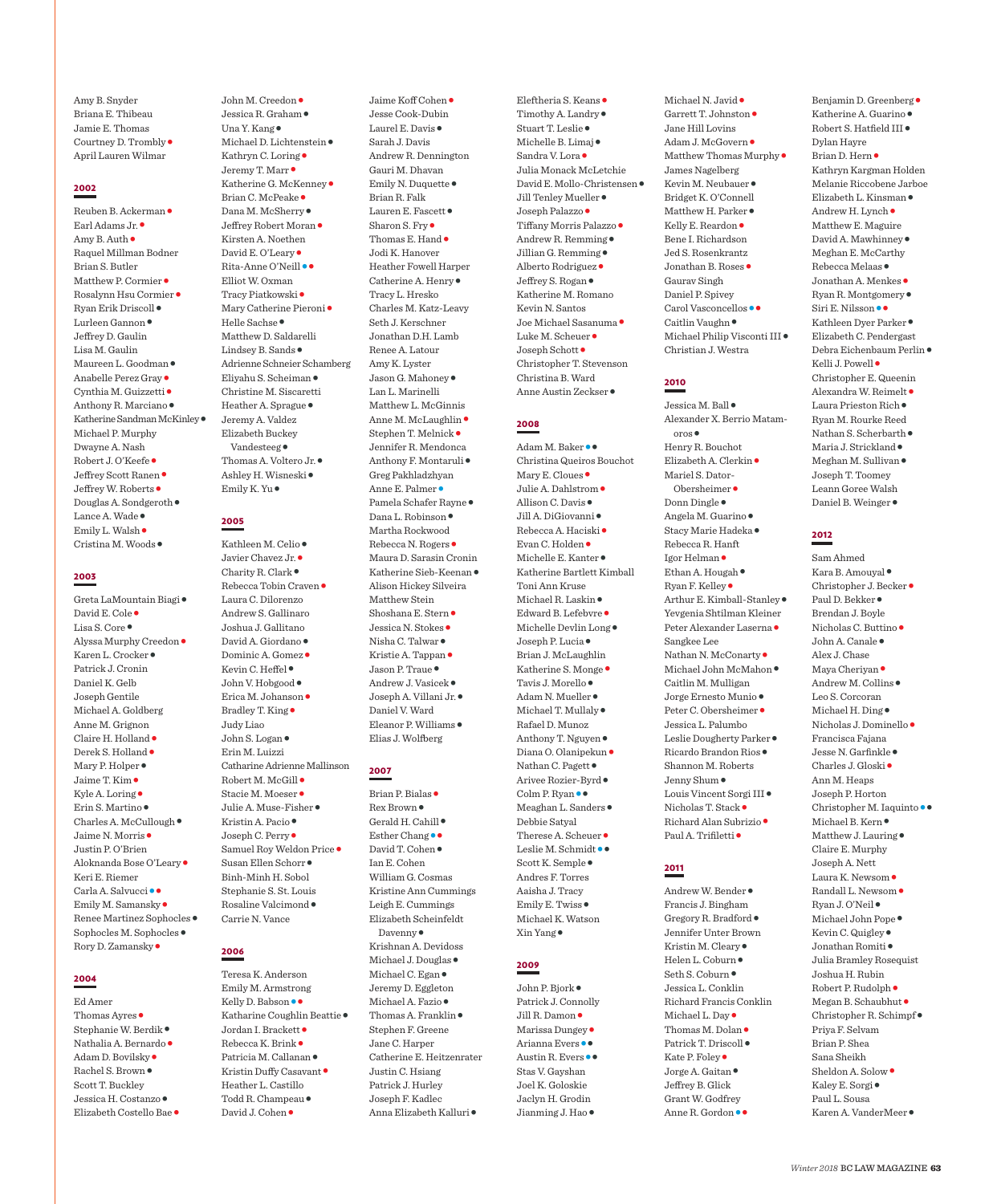### **SHAW SOCIETY**

**Legacy gifts are part of a deeply rooted tradition at Boston College Law School. We proudly honor those alumni and friends who have made a legacy commitment to BC Law and have joined our Shaw Society, named for Joseph Coolidge Shaw, SJ, who helped found Boston College with the University's first legacy gift.**

Anonymous Anonymous '58 Anonymous '59 Anonymous '70 Anonymous '72 Anonymous '74 Anonymous '74 P'10 Anonymous '75 Anonymous '78 Anonymous '93 Hugh J. Ault and Martina David-Ault Edward C. Bassett '77 Jill Nexon Berman '78 Roger M. '62 and Barbara Bougie Peter R. '81 and Susan Vogt '83 Brown John M. '74 and Jane Brunner George G. '59 and Sandra Backofen Burke P'92 Joseph H. Burke '72 and N. Lee Deangelis Kevin Michael Carome '82 Megan Elizabeth Carroll '92 James A. '68 and Lois Champy Robert C. Ciricillo '70 Denis P. Cohen '76 Juan Alexander Concepcion '03 and Jessica L. Savilonis David A. Cooper '76 Don Joseph Julio Cordell '94 Robert V. '69 and Janet A. Costello Julian J. D'Agostine '53 Robert K. Decelles '72 and Mary L. Dupont Karen G. Del Ponte '83 Paul A. '75 and Paula Delory Leonard F. '77 and Geraldine Healy DeLuca Ernest Michael '78 and Anne Dichele Edith N. Dinneen '73 Anthony R. '60 and Emily M. DiPietro P'86 Jack A. '76 and Beryl B. Donenfeld William G. Donnelly '68 Christopher E. Doyle '70 William F. '69 and Shelley Macarthur Farley Robert S. '76 and Mary Ellen Farrington Charles D. Ferris '61 Richard M. Gaberman '63 William F. '81 and Ellen B. '86 Grieco Charles J. '59 and Barbara Vazza Gulino Stuart J. Hamilton '97 and Betty A. Pomerleau B. L. Hassenfeld-Rutberg '65 P'92 and Martin Rutberg Dorothy Connolly Healy John A. '82 and Norma Jeanne '82 Herbers John B. '52 and Cornelia K. Hogan Ruth-Arlene W. '74 and Theodore H. Howe Ellen S. '75 and Jeffrey G. Huvelle Anne Rickard '89 and Todd Jackowitz John A. '60 and Mary Louise Johnson Anne P. Jones '61 Raymond J. Kenney Jr. '58 and Claire L. Kenney John C. Lacy '48 Dennis A. Lalli '77 James P. '77 and Dona Metcalf Laughlin Stephen J. Laurent '74 Edward R. '71 and Patricia M. Leahy Edward A. '67 and Anna M. Lenz Thomas T. Lonardo '73 Joan Lukey '74 and Philip D. Stevenson

William J. Lundregan '67 P'93'96 Antonina R. '81 and John G. Manfreda Stacey Anne Marcellino James E. McDermott '80 and Sharon A. Bazarian Charles S. McLaughlin '74 and Ann Noble Mary Hallisey McNamara Christopher G. '77 and Jayne Saperstein Mehne Robert C. Mendelson '80 James M. '73 and Lisa K. Micali Mark C. '85 and Nancy E. J. Michalowski Elwynn J. Miller '60 John N. '80 and Valerie A. Montalbano John T. '75 and Kristin Montgomery P'06'11 Raymond F. '61 and Pamelee Murphy Donald W. '66 and Christine S. Northrup Jo Ellen '79 and Enrique Ojeda Peter A. Pavarini '77 and Colleen A. Wulf Helen L. Petrina Michael J. '77 and Christine Marie Puzo Christine P. and Scott A. Ritch '87 William P. Robinson III '75 and Marlene Robinson Anne Rogers '77 and John Simpson S. Jane Rose '77 Lawrence A. '58 and Lois Ruttman Jeffrey S. '77 and Evelyn L. Sabin Kitt '77 and Heather B. Sawitsky Herbert J. '64 and Diane Schneider Marianne D. Short '76 and Raymond L. Skowyra Jr. Gary M. Sidell '77 and Phyllis Cela '76 Leonard E. Sienko Jr. '77

Jeffrey P. '68 and Mary M. Somers Robert E. Sullivan '66 William C. '68 and Michele Doyle Sullivan Linda Lee Sutliff John A. '81 and Patrice Tarantino P'12 Peter W. Thoms '68 and Abby Colihan Joseph M. '87 and Laura Vanek Barry Jay '78 and Nancy Ward Mark Joseph '89 and Susan Ferren Warner P'19 Jody Pullen Williams '83 David Wirth Douglas L. '78 and Maureen E. Wisner

#### **DECEASED**

Anonymous '43 Anonymous '49 Anonymous '52 Salvatore E. Aloisi '34 Adolph N. Anderson '53 and Estate of Ruth Frances Anderson Estate of George Ankeles '35 Joseph C. Barry '47 Theophile J. Bernhardt '49 Russell E. Brennan '34 Philip H. R. Cahill '48 William F. '35 and Marie C. Chisholm Estate of Walter E. Clark '49 Mary F. Costello '79 Estate of Jerry A. DiNardo '52 Estate of John H. Doermann '56 James E. Dowd '49 Lawrence J. Fitzgerald '47 Lawrence S. Flaherty '47 Christopher J. Flynn '52 Daniel A. Healy '48 John J. C. '49 and Mary Herlihy P'81'90 Daniel G. Holland '44

Estate of Rosemary Howard Justin P. Hughes '70 George P. Khouri '51 John Kieran Yvonne C. Lacy Jane Tobin Lundregan '67 P'93'96 James J. Marcellino '68 John F. McCarty '54 and Estate of Therese H. McCarty Paul J. McNamara '65 Estate of Helen M. Murphy Estate of Neale D. Murphy '55 P'73 Enid Nelson Estate of John D. Nelson Jr. Estate of Denise O'Brien '78 Richard Daniel Packenham '78 Michael | Petrina Francis W. Phelan '33 Estate of Albert R. and Rita L. Pitcoff Kathryn Conway Preyer Mary B. Radwick Estate of Joseph Rogers '41 Estate of Ruth C. Ryan Estate of V. Frederi Sano John H. Schaaf '51 Estate of Alfred Schwartz Thomas H. Seaver '49 William G. Shea '48 Estate of George Shrigley '38 Harold A. Stevens '36 and Estate of Ella M. Stevens Estate of Helen Jane Sullivan Walter F. Sullivan '47 P'66 Tedd J. '35 and Victoria E. Syak Estate of F. J. Thompson '35 James F. Travers '49 David R. White '49 William T. White '50

#### 2013

Arielle Sepulveda Adler Alexis E. Applegate Justin L. Brogden• Biyun Cao Alison Casey ●<br>Julia L. Chen ●<br>Timothy P. Connell ●<br>Timothy W. Cook ●<br>Michael M. Coutu Catherine G. Curley James S. D'Ambra Jr.• Elizabeth B. Drake Robert D. Giannattasio<br>• Anusia Hirsch Gillespie<br>• Jamie R. Hacker<br>• Faith A. Hill<br>• Jennifer M. Kent<br>• Dana Walsh Kumar• Grace S. Lee Devon H. Macwilliam Daniel C. Marden Christina S. Marshall Mathilda S. McGee-Tubb• Paul D. Momnie Molly Clayton Mooney Francis D. Murray<br>• Elizabeth E. Olien<br>• Michael Palmisciano<br>• Matthew H. Peterson Mackenzie Mango Queenin Michael J. Riley<br>Cara M. Sgobba Shabnam Sharbatoghlie Susannah K. Sipe Nicholas J. Stabile• Allison M. Stoddart

William P. Lane

Shannon Hickey Sullivan Franklin A. Triffletti •<br>Laura Stoffel Will •

#### 2014

Sunita Adluri •<br>Nadia Aksentijevich •<br>Jasmin M. Ali •<br>Sarah E. Amundson Brendan M. Armour• Tristan G. Axelrod• Timothy M. Ayotte Yongsok Choi Joseph L. Cohen• Edmund P. Daley Laura E. Diss Brandon K. Dunn<br>• Courtney A. Ferguson

Shae E. Fitzpatrick Nicole M. Fontaine-Dooley• Jessica Frattaroli Samantha K. Galvin •<br>James R. Gavin •<br>William F. Griffin • •<br>Ryan J. Hays Jennifer L. Hess Benjamin J. Higgins ●<br>Alyssa A. Hill ●<br>Colette Irving Samuel D. Jockel Sarah A. Kellogg Samuel J. Lawrence ●<br>Jillian R. Lenson ●<br>Mary P. Lentowski ●<br>John M. Lerner ●<br>Matthew C. McDonough ●<br>William A. McGee ● ●

Brian P. McNeil ●<br>Jake T. Merkel ●<br>Mark A. Murphy Craig C. Nelson• Sophia Phoutrides Jeffrey D. Pike •<br>Teresita Ramos •<br>Matthew J. Rogers •<br>Martha Royston Saad •<br>Miguel A. Saldana •<br>Dionna F. Shear Jeremy D. Sherer Kathryn M. Sherman• Christopher W. Steinroeder •<br>Jason P. Triplett •<br>Berkley Vitale •<br>David P. Vitale Jr. •

Arianne M. Waldron Mark E. Woodroffe•

#### 2015

Kerime S. Akoglu<br>• Stephen L. Bartlett<br>• Peter C. Brockmeyer<br>• Matthew W. Brooks<br>• Kaitlin J. Brown Harley Chea• Christian Chorba• Ha Y. Chung Scott J. Coleman Andrew C. Crawford Lauren Danskine Diahann McCooey DaSilva Ethan J. Davis•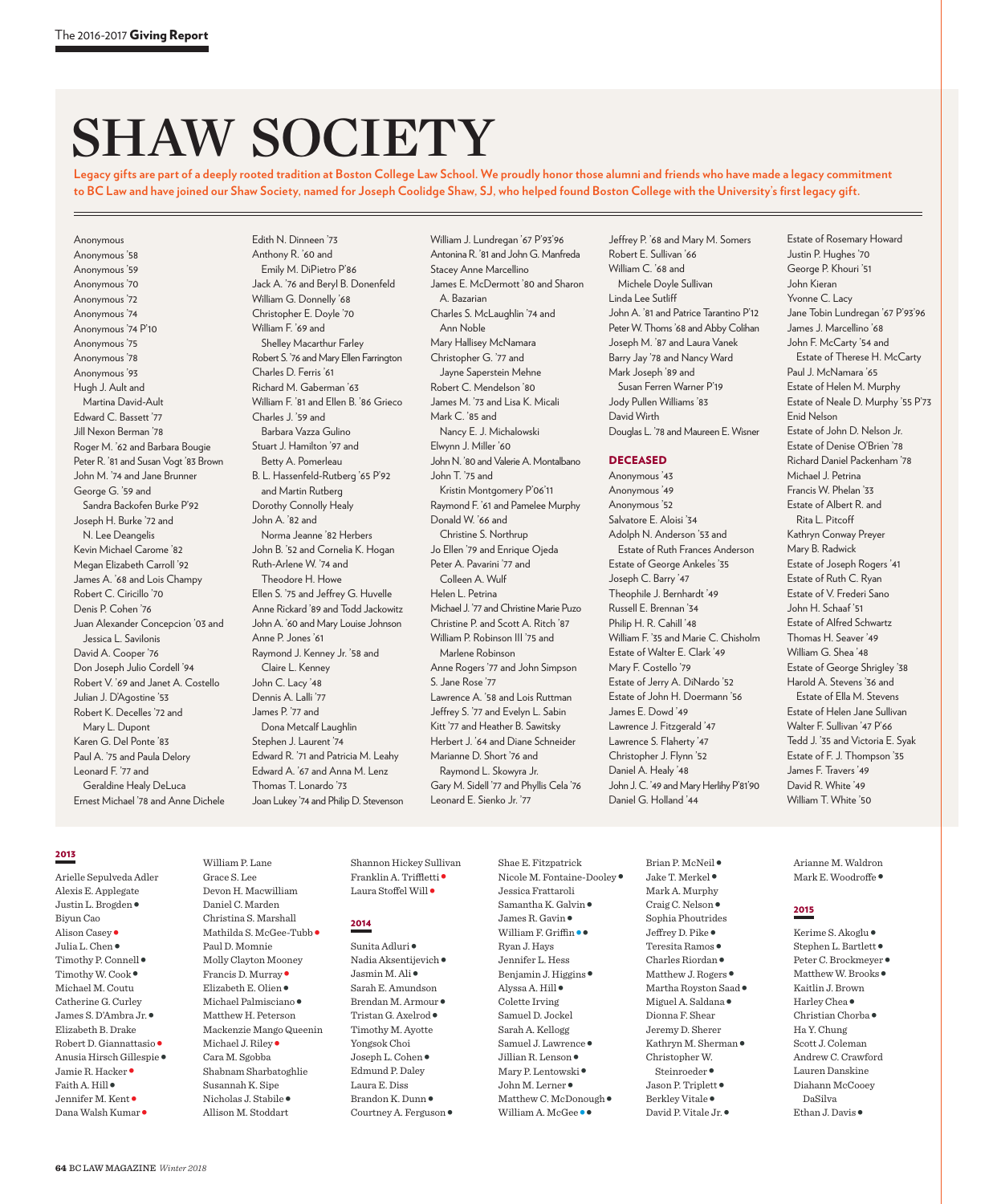Nathaniel E. Dolcort Silver Sean L. Donahue• Jennifer V. Flynn Maria M. Gaitan •<br>Michael R. Garcia<br>• Samuel G. Gottstein •<br>Alyce Gowdy Wright •<br>Andrew J. Haile<br>• Benjamin O. Hanna<br>• Alphonse F. Harris • Jennifer A. Henricks Quinn R. Hetrick• Margaret M. Hinchey• Michael Christopher Joyce Emma A. Kingdon Lawton C. Leung<br>• Benjamin H. Levine<br>• Harrison Adam Levy Cory J. Lewis• Julia C. Lindsey• Noam Liran• Colleen Maker Anthony M. Masero• Ryan F. McCaffrey Christopher G. McPherson<br>• John T. McSweeney<br>• Elizabeth B. Mims<br>• Michael J. Mitchell<br>• Rebecca M. Michael<br>• Michaela M. Morr<br>• Catherine Mendola Muskin• Tricia M. Nicholson• Leonardo Obaya Thomas W. Pfalzer Tevia K. Pollard •<br>Mark Thomas Potash •<br>Jeremy E. Sanders •<br>Kevin M. Sarro Kelly A. Schwartz<br>• Olcott D. Smith<br>• Gregory W. Steiner<br>• Michael E. Welsh Xiaoxiao Zhang Allison J. Zimmon 2016

Megan L. Dean

Alison M. Agnew<br>
Badr M. Al-Assaf<br>
Anne Elizabeth Archbald<br>
Oustin Baker<br>
Onnathan E. Bard<br>
Olison Baker<br>
Mirav M. Bhatt<br>
Elizabeth H. Blass<br>
Elizabeth H. Blass<br>
Clayton W. Brite<br>
Mary Pat Brogan<br>
Calvin J. Brown<br>
Clavin J

Matthew D. Hadge •<br>Halsey C. Harper •<br>Erica Novack Harrington •<br>Bryan Harrison •<br>Michael T. Jones •<br>John Sung Kwon •<br>John P. Lydon ••<br>Kimberly D. Lynch •<br>Samantha L. Lyons •<br>Michael X. Mahoney •<br>Elta F. Mariani •<br>Kelsey T. Palazzolo •<br>Janelle L. Peiczarka •<br>John P. Quinn •<br>Robert Vincent Rossi •<br>Daniel J. Ruben •<br>Daniel J. Ruben •<br>Lauren N. Schaal •<br>Peter M. Skeffington •<br>Andrew W. Smith •<br>Christina Nicole Spiliakos •<br>Taisha N. Sturdivant •<br>

#### 2017

Anonymous Bader N. Abu-Eid James A. Adams Jason R. Adams Zain Ahmad Gabriel O. Ariori John D. Arnold Kathryn M. Ball Ramona R. Barrett Jacob M. Bass Justin B. Beegle Joseph R. Belza Thanithia R. Billings Godfre O. Blackman Louise Boesel Erica L. Boorstein James Bor Sean B. Brady John L. Buchanan Megan A. Burns Bridget C. Butterworth Kathleen Byrne Brittany A. Campbell Margaret A. Capp Natalie M. Cappellazzo Joseph A. Capraro Gavin Timothy Carpenter Jacob Carvalho Sarah Jeanne Cassatly Jonathan Casseus Rebecca W. Casterline Erinn A. Cawthon Sara Chehrehsa Jessica Chung Maria A. Colella Victoria M. Cowan Kelsey M. Craig Danielle M. Crinnion

Ryan T. Cross Kendall V. Dacey Devin A. Damon Catherine A. Delanzo Mary K. Delsener Matthew T. DeSilva Matthew B. Dicenso Angela K. Doan Yunpeng Du Samuel A. Duker Daniel Louis Edelstein Duncan J. Edgar Andrew D. Emerson Katherine R. English Alexa M. Esposito Sophie C. Esquier Joseph W. Fazzino Sean A. Feener Maxwell B. Feit Patrick J. Foley Kristen A. Friedman Ashley I. Gambone Erin Garrity Patrick T. Gaudet Elizabeth E. Georgiopoulos William E. Gildea Joseph Patrick Glackin Ariel R. Glantz Justin R. Gomes Nicholas R. Green Lindsay Rose Grossman Stephen T. Gunther Keith Guo Frances R. Ha David M. Haber Michael Hacker Rebecca V. Hadad Danielle Marie Haikal Michael Dillon Hanify Samuel A. Harold Moussa H. Hassoun Derek B. Heltzel Allison N. Henry Alexander Jose Hevia Liam C. Holland Katherine M. Horigan Sara B. Huddleston• Adrianna Hughes Jennawe M. Hughes Anna Hunanyan Megumi R. Ishizuka Cooper W. Jones Elizabeth L. Jordan Amani Kancey Cosmo Karalolos Yara Kass-Gergi Jennifer A. Kay Patrick Ryan Kessock Zinnia Khan Nicholas G. Knoop Matthias P. Kriegel Gail M. Krutov Stephen D. Labrecque Alexander Lamphier Jennifer A. Lang Enoch J. Lee Kyungha Lee Michael V. Legregni Jeremy Joseph Levesque Adam N. Levitsky Vincent Li Robert U. Linnoila Rodline Louijeune Jacob M. Love

Nathan B. Lovett Matthew A. Lumpkin Myra Mahmud Sonja Marrett Samuel H. Martin John L. Mason Alain P. Mathieu Carly Anne Mayer Kristin Emily McAlpin Ryan R. McCabe Jeremy P. McManus Hale H. Melnick Miguelina Mercedes Cameryn A. Mercurio Katharine B. Mitchell Christopher E. Modlish Stephanie Molina Joshua W. Moore Malgorzata A. Mrozek Ryan John Murphy Thomas F. Murphy III Donald Z. Mykulak Sami Najib Brianna Andrea Nassif Nelson R. Nedlin Khoa Vu Anh Nguyen Emma L. Nitzberg Ross V. O'Bryan Charlene P. Ochogo Catherine A. O'Neill Ruchir Patel Michael Patnode William S. Peifer Ian W. Peltzman Heather Perez Alexander C. Plushanski Ashley Poon Alexander N. Porter John Lawrence Potapchuk Victoria Sarah Powers Stephanie Prashad Ross H. Provolo Gregory Daniel Pun Stephanie Breanne Ragland Marnee R. Rand Adam J. Reese Emyr Tyler Remy Danielle Angela Reyes Derek Thomas Rocha Ryan M. Rosenblatt Maria J. Rouvalis Daniel G. Ruizcalderon Samantha K. Ryan Hana M. Sahdev Claire E. Schuster James F. Scully Morgan Sellers Shane E. Setalsingh Ryelle M. Seymour Alexandra B. Shalom Michael Shanahan Brian C. Shaud Qi Shi Natali Soto Reginald S. St Louis Brett A. Stanley Trisha E. Starkey Maria L. Stracqualursi Daniel Strigle Kevin O. Tarsa Dallas G. Taylor Matthew A. Taylor Jacob J. Thaler

Michael L. Thomas James K. To Edwin Joe Torres Paula M. Trahos Davis C. Truslow Rufus W. Urion David A. Valk Ramya S. Vallabhaneni Tulia VanDunk Isht Vatsa Karla A. Vergara Perez Kaitlin N. Vigars Charanya Viswanathan Zeng Wan David Yangli Wang Graham D. Welch Matthew M. Wilk Kevin T. Williamson Amelia M. Wirts Lucy C. Wolf Joyce Tswan Rwo Wong Jamin Xu Nuo Xu Xiaolong Xu Jonathan J. Ye Michelle M. Yong Ji Soo Yoon Saman Zand Bernard Zapata-Kim ●<br>Laura Zapata-Kim ●<br>Mai P. Zymaris **STUDENTS** Andrew R. Manning Anonymous Michael S. Berry Evan D. Bloom Alexander F. Booker Jennifer A. Bowers Michael Anthony Cavoto Mitchell Joseph Clough Caroline B. Evans Susan S. Hwang John Jameson Daniel D. Johnson Garabed H. Koosherian Sumanjit Mehmi

#### FRIENDS

Neha P. Parikh Kianna S. Phillips Kathryn Elizabeth Weston

Anonymous• Niel F. Abbott Lila Faith Abboud Gordon Achtermann John R. Adams Scott Adams<br>• Joshua D. Adelson<br>• William J. Adler<br>• Lillian R. Agostini Mary E. Ahern •<br>Jongmee Ahn P'19 Joseph Ahn P'19 Richard Albert• Christine A. Alexander Michael P. Allen •<br>Terri Allen • •<br>Donna Ambrosino P'19 Paul Ambrosino Elizabeth S. Ames• Christina Ravelo Amundson P'14 Steven M. Amundson P'14 Alexis J. Anderson ●<br>Amanda Angel ●<br>Anonymous Anonymous Alumni Filippa Marullo Anzalone •<br>Mary Joan Apjohn P'09 •<br>Maureen Grealish Arbeeny •<br>Diane M. Archbald P'16 •<br>Kevin P. Archbald P'16 •<br>Heike M. Armour P'14 •<br>Noel J. Augustyn •<br>Hugh J. Ault •••<br>Jane Cronin Ayoub Kathryn S. Babin Tasha Bahal Raymond W. Baker David Balme Patrick Bannon P'11 Margaret Thomas Barnaby Carol Louise Barr Paulo Barrozo •<br>Nancy Arone Bassett †•<br>Kimberly A. Battaglia •<br>Sharon A. Bazarian •••<br>Catherine Connolly Beatty •<br>Thomas J. Beaumont ••<br>Karen J. Beckman Sharon Beckman• Gregory Beegle P'17 Rebecca Beegle P'17 Teresa Belmonte Charles A. Benedict Mary-Anne Woodward Benedict Carmen Benitez-Morales Driss Bennani P'19 Myriam Bennani P'19 Hartley Nelson Bergstrom Joanne Mazzarelli Berry• Kristyn Berry Rodney O. Best ●<br>Ann M. Bevilacqua ●●<br>Karen S. Bikofsky Mary Bilder •<br>Brian Black • •<br>Charna F. Bloom Christina Bloom ••<br>Eric Bloom P'19 •<br>Joyce Bloom P'19 •<br>Joan Blum •<br>Minnette B. Boesel Lauren M. Boldt Barbara Bougie •••<br>Judy Bousquet Gail Cross Bouton •<br>Donna Maloney Bowers P'19 Katherine Bowers Stacey Brady Cheryl Bratt •<br>Betty S. Brimm Gail-Ann Brodeur<br>• Mark S. Brodin<br>• Carole Bronzo P'10<br>• Paul A. Bronzo<br>• Robert E. Brooker III Paula Brovender George D. Brown• Karen A. Brown•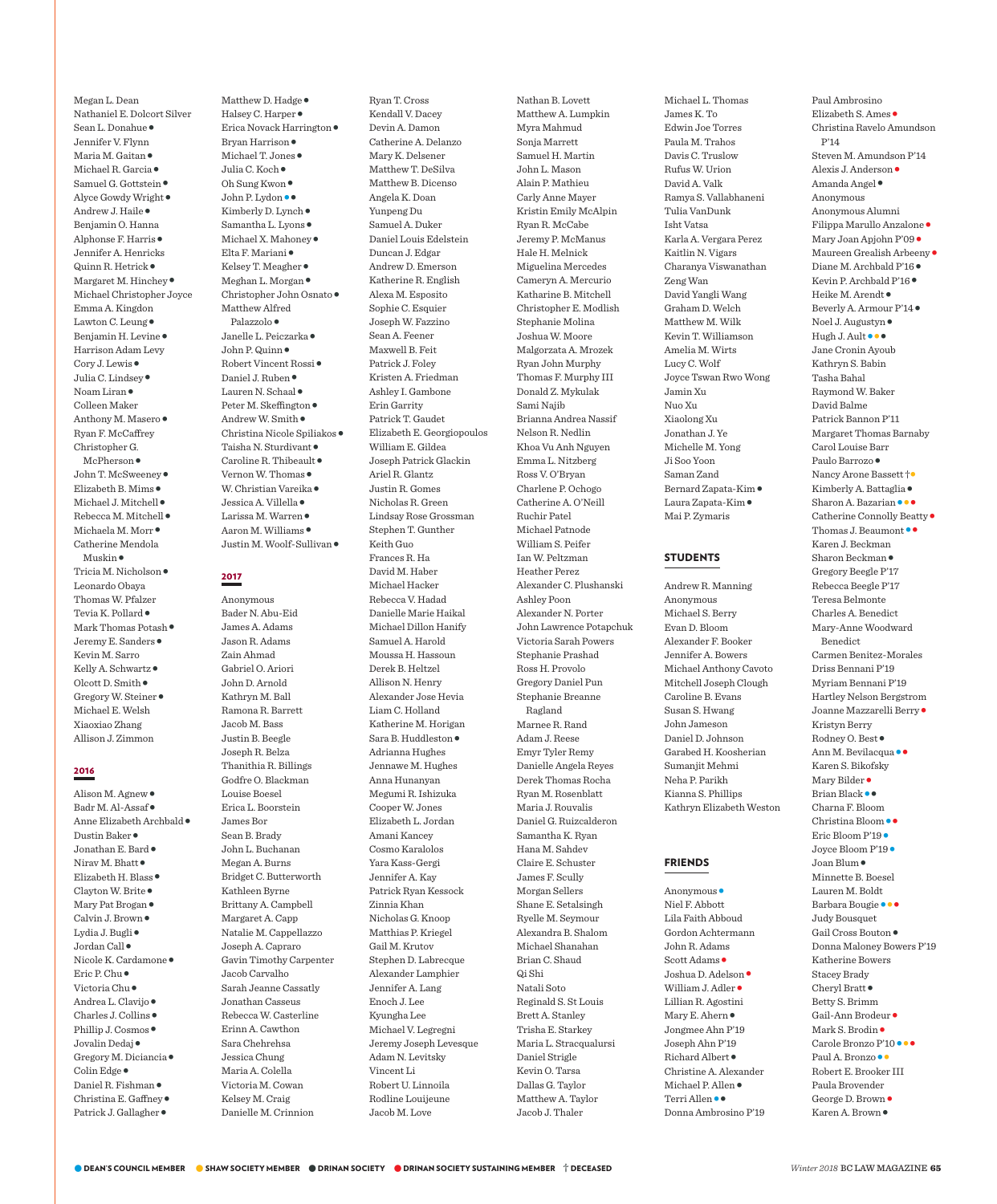Sara A. Browning<br>• Bruce Brumberg<br>• Aimee L. Brunelle<br>• Daniel T. Buckley Jr. Julie R. Bullard• Brian Michael Bunn Kevin Buonanni Sandra Backofen Burke•• Leslie Everingham Burton•• Andrea J. Cabral Barbara L. Cafarelli Roger Calistro P'19 Virginia Calistro Jean Barilaro Callan Nancy Mahoney Callanan P'95 ••<br>Edward M. Caminiti •<br>Barbara A. Campbell P'05 †••<br>Eileen E. Carr •<br>Douglas S. Carter •<br>Nancy Casazzone P'09 •<br>Ralph Casazzone P'09 •<br>Linda J. Casey •<br>Michael Cassidy •<br>Michael Cassidy •<br>Thomas J. Cataldo •<br>Mary Bet Lois Champy • • •<br>Evelyn M. Chen •<br>Paul A. Chernoff David J. Chieco Arang Cistulli• Joseph C. Clancy Deborah Anne Clark P'18 Kevin Clark P'18 Stephen F. Clark• Lindsay Marie Clements Joyce Siwinski Clifford Louise Cockrell Jaime Cocuy P'19 Julie Cocuy P'19 Jeffrey Cohen Ann M. Cohn Eileen Cole P'19 Robert Cole P'19 Abby Colihan<br>• Judith M. Connors<br>• John D. Cooney P'16<br>• Daniel R. Coquillette P'96<br>• Daniel R. Coquillette P'96<br>• Martin S. Cosgrove<br>• Paul S. Cotton Robin A. Coyne ●<br>John C. Cratsley ●<br>Thomas W. Crosby Jr. Jacqueline L. Crowell Deborah Culligan Janet E. Cunningham• Carolyn Curtin• Carol Anne Cushing Kimberly L. Dacier • •<br>Paul T. Dacier • •<br>Kathleen McDonnell Daly P'03• James D'Ambra P'13• Laureen A. D'Ambra P'13• Jessica Daniels Thomas F. Darden II Jill Davan Martina David-Ault • • •<br>Tiziana Dearing Heather DeHart P'19 Jennifer N. DeJarld

John B. DeJarld Anne M. Delbarco •<br>Brenda Delsener P'17 ••<br>Eugene Delsener P'17 ••<br>Geraldine Healy DeLuca •••<br>Mildred Deodato-Rios Jennifer Deupi• Robert James Dickson Evan Didier ●<br>Viola R. Dill<br>Molly Dyke Dillon ●● Christine Carroll Dinneen •<br>Colleen Whitty DiSanto ••<br>Faith D. Diskin<br>Diane Schuler Dolan • Meghan Mahoney Dominello •<br>Deborah Donahue Beryl B. Donenfeld • ●<br>Joan Dooley ●<br>Eileen Coakley Dorchak ●<br>Barbara J. Doucette Robert M. Dow Jr. ●<br>Reagan R. Driscoll ●<br>Geraldine McDonnell Duffy ●<br>Paul J. Duffy Thomas J. Duggan Jr. Cynthia Dugger Susan A. Dunn Thomas Dunphy Lindsay DuPhily Mary L. Dupont<br>•• Susan Durkin P'18<br>•• Charlotte Durot<br>•• James P. Dwoskin Michelle Ahmed Ebel• Jaclyn Ebert Lisa Pepper Edelblum Dale Craig Edmunds• John G. Elligers• Caroline A. Ellis Stephen C. Endris Elizabeth L. Engstrom• G. Thomas Esmay John Esposito Juliann Esposito P'17 Thomas Esposito P'17 Elizabeth Estrada P'18• John Estrada P'18• Barbara R. Evans P'19 William L. Evans P'19 Donal A. Fahey Adekunle G. Fajana Sandra C. Falvey Yanhe Fan• Shelley Macarthur Farley• Mary Ann Audisio Farrell P'94'94 •<br>Mary Ellen Farrington • • •<br>Joanne L. Faust P'19 • •<br>Jane Hauber Fay P'18 • •<br>Elizabeth Clancy Fee P'15 • •<br>Susan Fentin P'11 •<br>Julie H. Ferrucci Tara Feuerstein Eileen Therese Finan• Ellison Banks Findly Clairmarie Fisher-O'Leary Debra D. Fitch Jill E. Fitzgerald• Kwan Kew Lai FitzGibbon P'08• Scott T. FitzGibbon P'08• Katherine Fitzpatrick P'16• Judith McCluskey Flood•

Marisa Flores Megan Laura Flynn Sally J. Flynn• Alicia M. Foley Michael J. Foley P'19 Erin Manley Ford Gallagher ●<br>Jacqueline A. Ford ●<br>Kathleen Foster P'19 Reginald Foster<br>• Elizabeth A. Fountain †•<br>Dreanne Troy Foust Emily C.M. Funk• Brad Gaglione Linda S. Gaglione Claudia Emmert Galbo• Alexis Galindo P'17 Xiomara Galindo P'17 Paul S. Gallo •<br>Frank J. Garcia •<br>Kimberly H. Garcia •<br>Kimberlee M. Gardner •<br>Paul Arthur Gardner •<br>Caroline Garrison Meghan Eleanor Gassett Patricia Marshall Gay•• Michelle T. Geaney• Annelies Gebert P'19 Fred Gebert P'19 John Gebert Nilsa K. Gebert Mark W. Gemma<br>• Lawrence H. Gennari<br>• Lev Gerlovin<br>• Patricia K. Gibbons<br>• Andrew J. Gillies Stephen L. Gilligan Edward M. Ginsburg• Zaccary Joseph Gioffre Eileen Glasheen P'08• Susan G. Glick Andrea Glovsky Susan Swain Goger Michael J. Goldberg• Lori Gonye Oscar E. Gonzalez Richard Greenberg P'11<br>• Richard B. Greenberg<br>• Susan M. Greene-Troy P'18<br>• Kent Greenfield<br>• Kent Greenfield<br>• Diane Gregory Peter C. Grieco• Debra Ann Grossbaum• Karen L. Guidi• Joan R. Gulinello P'18 Barbara Vazza Gulino<br>•• Aina M. Gutierrez<br>• Stanislaw Haciski<br>•<br>Nancy Hacker P'13<br>•• Donna L. Hale<br>• Eric Hall Chris C. Haller ●<br>Eileen T. Hamilton ●<br>David Hammarstrom Barbara F. Hanify P'17 ••<br>James Hankins •<br>John Harding P'19 Alexander Rolin Harmon Ryan David Harmon Paul Edwin Harrington• Scott Harshbarger Dennis C. Hart P'18 Jonathan Hartigan•

Emily Hartman Christine Melville Harvey • ●<br>Dean M. Hashimoto ● ●<br>H. Daniel Hassenfeld ●<br>Rebecca Dawn Hatcher Walter Haupt Arthur Hayes III P'19 Janice Hayes P'19 Lisa Hayes Mary C. Healy •<br>Jonathan R. Heaps Rebecca Smith Hedtler<br>• Teresa Heinz<br>• William J. Hemelt<br>• Edith D. Henderson<br>• Joseph Hengemuhle P'19 Mary-Beth Henry••<br>Mark Herlihy P'18 •<br>Sally Herlihy P'18 •<br>Erin L. Higgins •<br>Ingrid Hillinger••<br>Michael Hillinger••<br>Patricia M. Hillman•<br>Tanya Oldenhoff Hinchey ••<br>Susan J. Hirsch Nell S. Hite Elizabeth L. Hobart• Janet Hodos Cornelia K. Hogan • •<br>Mojdeh Hojjati Charles C. Holleman •<br>Rose Donahue Holman •<br>Bill Holmes Kathy Holmes Kristin Holmes Mary Holmes P'19 Stephen Holmes Sr. P'19 Kari Hong ●<br>Elizabeth A. Hopkins Aileen Horton P'18• Douglas Horton P'18• Diane Howard P'11 Theodore H. Howe •••<br>Linda Cotone Hoyt Linette Z. Hunt ●<br>Kevin B. Hurley ●<br>Maureen D. Hurley ●<br>Sylvia Hurley Monica R. Hustead<br>Jeffrey G. Huvelle<br>••• Emilie Hyams<br>George Daniel Isaac Todd Jackowitz •••<br>Alex Jacobs Ralph James Trevor Janis ●<br>James Jankowski Ekta P. Jariwala<br>• Ellen A. Jawitz<br>• Andrea Moore Johnson<br>• Diane R. Johnson<br>• Renee Jones<br>• Elaine O'Connell Jordan<br>• Lee Joselow P'19 Wane Joselow P'19 Jeanne Joy ●<br>Brian J. Kaley ●<br>Ellen Ennis Kane P'92'93 ●<br>Daniel Kanstroom ●<br>Anuja Kapri Jonathan Katz• Jonathan H. Katz Sanford N. Katz •<br>Pamela L. Kavanagh

M. Cathleen Kaveny<br>• Elisabeth A. Keller<br>• Gina Maria Kelly<br>• Kim Daly Kelly<br>• Suzanne Boyd Kelly<br>• Thomas Kelly Gail Kendall •<br>Michael E. Kenealy •<br>Martha Dawson Kennedy •<br>Claire L. Kenney ••<br>Carolyn A. Kent Francis X. Keough Robin R. Keough Elizabeth Blenk Kern• Kathleen A. Kerr• Jason Keyser Jane E. Kilpatrick Mary Jean Kim Younggyo Kim Yunski Kim Barbara Kinder P'14•• Richard Kingdon P'15• Carol Kipp Anatole Klebanow• Myung Ko P'19 Julia E. Kobick Thomas C. Kohler ●<br>Elizabeth Kontulis Robin L. Kornegay-Rougeau•• Alyssa Korotkin Virginia M. Koss John Koster P'19 Pamela Koster P'19 Nicholas F. Kourtis P'19<br>• Vicki P. Kozak •<br>Peter J. Krause David Kravitz •<br>Mary H. La Fiura • •<br>Gwyneth M. Landry •<br>Mary M. Lania Susan H. Lavoie ●<br>John C. Law ●<br>Patricia M. Leahy ● ●●<br>Concetta H. Leccese Da-Sol Lee David C. Lee ●<br>Patricia McWilliams Lee ●<br>Alan Leifer ●<br>Jacqueline Lem Anna M. Lenz •••<br>Julie A. Lepri •<br>Dale L. Lessne Robyn R. Letizia Andrew M. Levenson •<br>Deirdre D. Levine •<br>Arlen Li Cynthia Lichtenstein Benjamin Ligas Martin Lipman P'19 Zelda B. Lipman Wendy J. Liston<br>
Joseph P. Liu<br>
Margit Livingston<br>
Carrie McGilvery Logan<br>
Dolores M. Lombardi<br>
Ruth Palan Lopez<br>
William R. Lordi<br>
John R. Luniewicz<br>
Sunny P. Lynch<br>
Daniel A. Lyons<br>
Daniel A. Lyons<br>
Michael Anthony Lyons Susan Lysaght Hurley

Tim Mackenzie Carol A. MacQuarrie Ray Madoff $\bullet\bullet$ <br>Ann Maguire Finnegan<br>Anne H. Mahoney<br>Frank Maiorca Catherine F. Malloy<br>• Mary Kennedy Maloney<br>• Sheila Maloney P'19 Nancy S. Manasse Laura Lee Mansfield • •<br>Emily K. Marcucci •<br>Katherine Marks P'19 Karen H. Marr •<br>Howard Martin P'19 Peter S. Martin Samantha Martin Victoria J. Martin Suzanne Martin-Ridge• Sa'adiyah Kanvel Masoud Jennifer A. May-Trifiletti• Diane Lillis McAleer Angela C. McAlpin P'17• Richard J. McAlpin P'17• Anne A. McBride Carol F. Green McCarthy John F. McCarthy Emily H. McConarty• Marybeth Clancy McCormack P'96• Jeffrey McCormick Mary Lorraine McCormick •<br>Patricia A. McCoy •<br>Andrew L. McElroy •<br>Susan Roche McGinty •<br>Matthew Thomas McKinley •<br>Christine D. McLaughlin Marjorie D. McLaughlin Susan M. McLaughlin •<br>Ann M. McMahon •<br>Jennifer S. McManus •<br>Judy McMorrow ••<br>Nikolas Medrano Jayne Saperstein Mehne•• Andrea Melnick• Lisa Melville• Jane-Anne Mennella Richard Mennella Brigitte J. Mercedes Philip Messier• John I. Meyer P'18 Laura Meyer P'18 Lisa K. Micali•••<br>Nancy E. J. Michalowski•••<br>Christopher Michelsen•<br>Deborah A. Michienzie•<br>Craig Middlebrook••<br>Therese M. Mierswa P'16•<br>Katherine Miller Pamela D. Miller<br>• Eve Minkoff<br>• Alan Minuskin<br>• Linda Mitchell Felicia M. Moccia •<br>Margaret Supple Mone P'96 •<br>Valerie A. Montalbano •<br>Kristin Montgomery P'06'11•• Patrick Mooney Lauren Morales William C. Morrison<br>• Cornelius J. Moynihan Jr. •<br>Janet Higgins Mug<br>• John D. Mullen